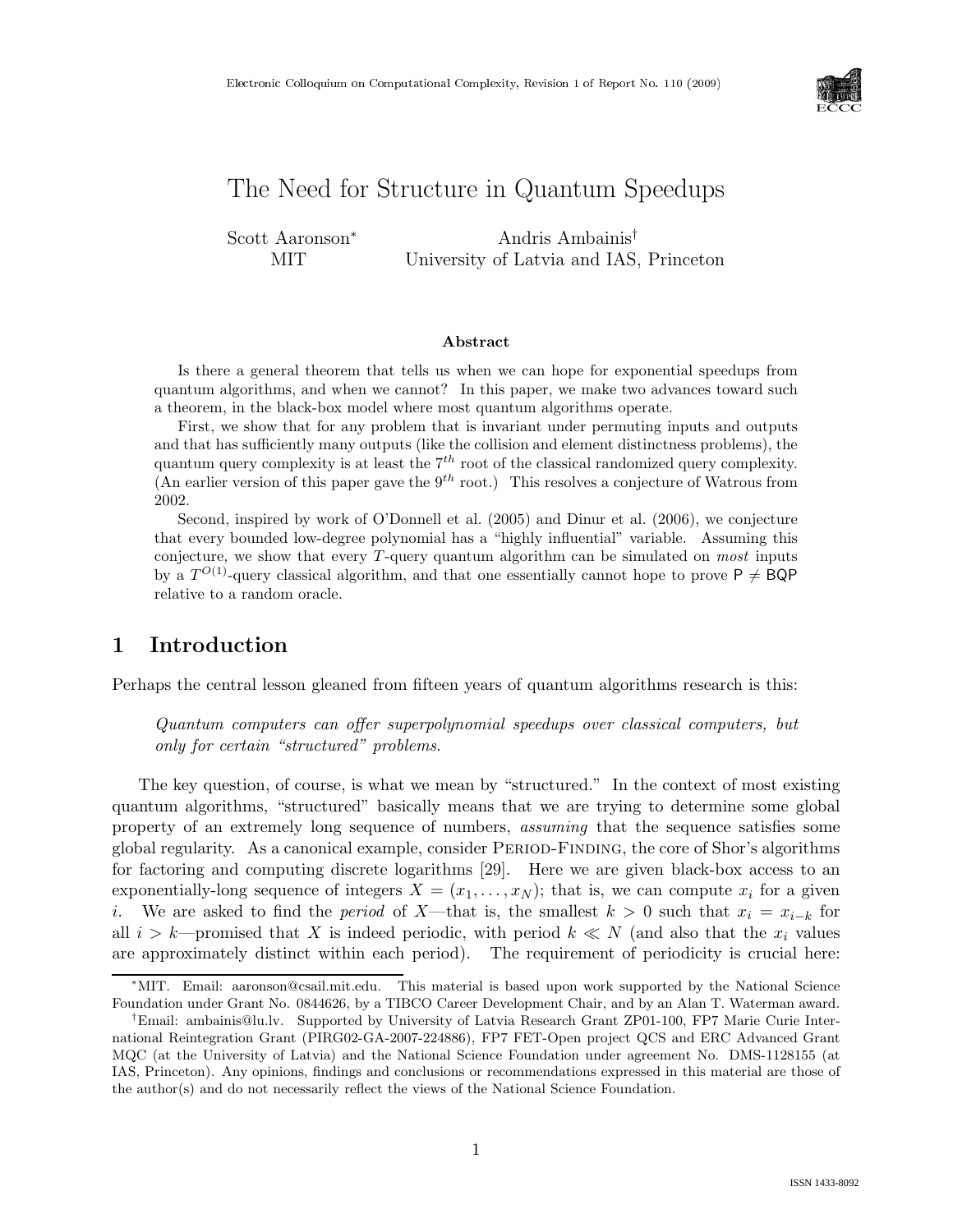it is what lets us use the Quantum Fourier Transform to extract the information we want from a superposition of the form

$$
\frac{1}{\sqrt{N}}\sum_{i=1}^N|i\rangle\,|x_i\rangle\,.
$$

For other known quantum algorithms, X needs to be (for example) a cyclic shift of quadratic residues [16], or constant on the cosets of a hidden subgroup.

By contrast, the canonical example of an "unstructured" problem is the Grover search problem. Here we are given black-box access to an N-bit string  $(x_1, \ldots, x_N) \in \{0,1\}^N$ , and are asked whether there exists an i such that  $x_i = 1$ .<sup>1</sup> Grover [20] gave a quantum algorithm to solve this problem using  $O(\sqrt{N})$  queries [20], as compared to the  $\Omega(N)$  needed classically. However, this quadratic speedup is optimal, as shown by Bennett, Bernstein, Brassard, and Vazirani [10]. For other "unstructured" problems—such as computing the Parity or Majority of an N-bit string quantum computers offer no asymptotic speedup at all over classical computers (see Beals et al. [8]).

Unfortunately, this "need for structure" has essentially limited the prospects for superpolynomial quantum speedups to those areas of mathematics that are liable to produce things like periodic sequences or sequences of quadratic residues.<sup>2</sup> This is the fundamental reason why the greatest successes of quantum algorithms research have been in cryptography, and specifically in numbertheoretic cryptography. It helps to explain why we do not have a fast quantum algorithm to solve NP-complete problems (for example), or to break arbitrary one-way functions.

Given this history, the following problem takes on considerable importance:

**Problem 1 (Informal)** For every "unstructured" problem  $f$ , are the quantum query complexity  $Q(f)$  and the classical randomized query complexity  $R(f)$  polynomially related?

Despite its apparent vagueness, Problem 1 can be formalized in several natural and convincing ways—and under these formalizations, the problem has remained open for about a decade.

### 1.1 Formalizing the Problem

Let  $S \subseteq [M]^N$  be a collection of inputs, and let  $f : S \to \{0,1\}$  be a function that we are trying to compute. In this paper, we assume for simplicity that the range of  $f$  is  $\{0, 1\}$ ; in other words, that we are trying to solve a decision problem. It will also be convenient to think of  $f$  as a function from  $[M]^N$  to  $\{0,1,*\}$ , where \* means 'undefined' (that is, that a given input  $X \in [M]^N$  is not in  $f$ 's domain  $S$ ).

We will work in the well-studied *decision-tree model*. In this model, given an input  $X =$  $(x_1, \ldots, x_N)$ , an algorithm can at any time choose an i and receive  $x_i$ . We count only the number of queries the algorithm makes to the  $x_i$ 's, ignoring other computational steps. Then the *deterministic* query complexity of f, or  $D(f)$ , is the number of queries made by an optimal deterministic algorithm on a worst-case input  $X \in S$ . The (bounded-error) *randomized query complexity*  $R(f)$  is the expected number of queries made by an optimal randomized algorithm that, for every  $X \in S$ , computes  $f(X)$  with probability at least 2/3. The (bounded-error) quantum query complexity  $Q(f)$ is the same as  $R(f)$ , except that we allow quantum algorithms. Clearly  $Q(f) \leq R(f) \leq D(f) \leq N$ 

<sup>&</sup>lt;sup>1</sup>A variant asks us to *find* an *i* such that  $x_i = 1$ , under the mild promise that such an *i* exists.

<sup>2</sup>Here we exclude BQP-complete problems, such as simulating quantum physics (the "original" application of quantum computers), approximating the Jones polynomial [4], and estimating a linear functional of the solution of a well-conditioned linear system [21].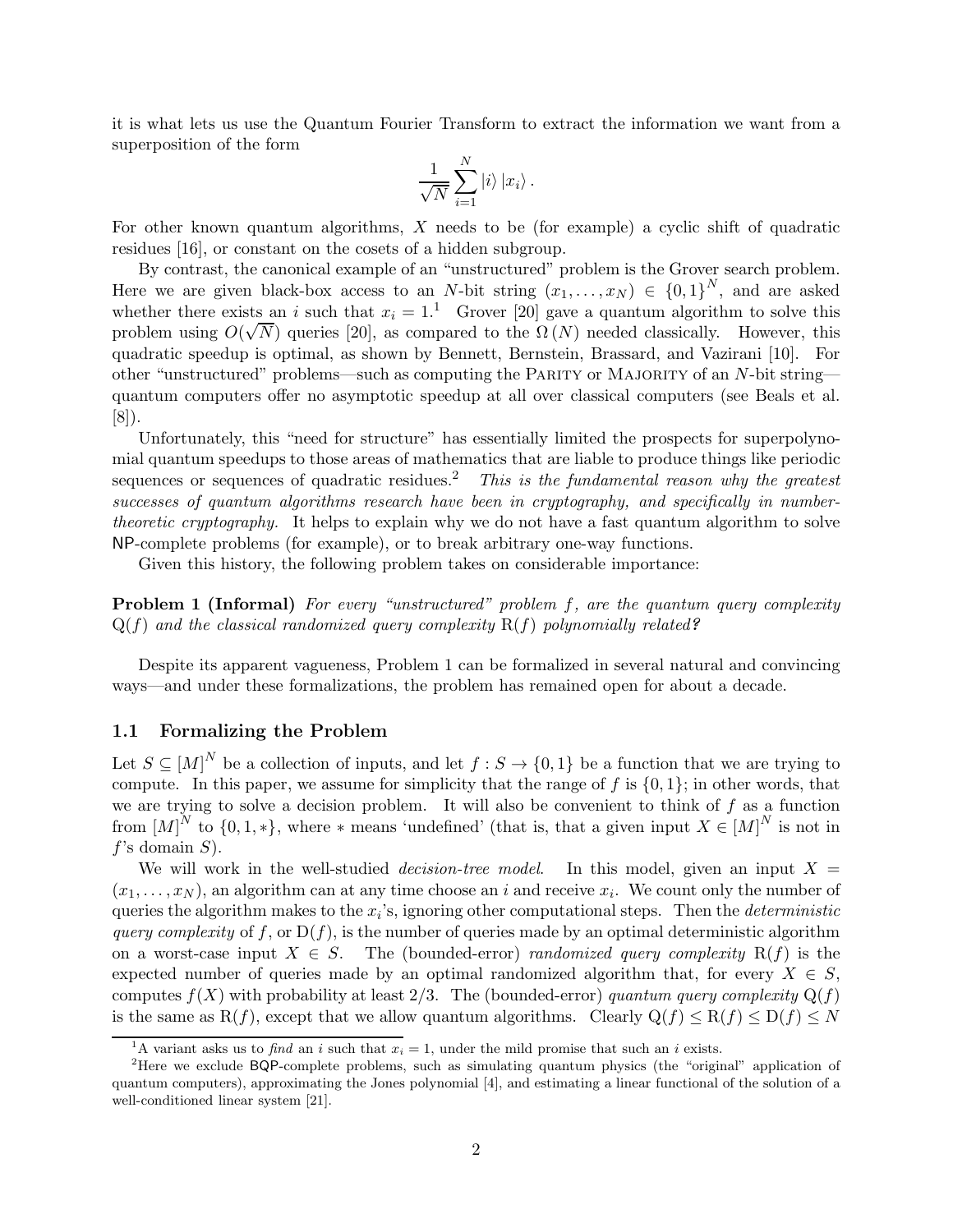for all f. See Buhrman and de Wolf [15] for detailed definitions as well as a survey of these measures.

If  $S = [M]^N$ , then we say f is total, and if  $M = 2$ , then we say f is Boolean. The case of total  $f$  is relatively well-understood. Already in 1998, Beals et al. [8] showed the following:

# **Theorem 2 (Beals et al.)**  $D(f) = O(Q(f)^6)$  for all total Boolean functions  $f : \{0,1\}^N \to \{0,1\}$ .

Furthermore, it is easy to generalize Theorem 2 to show that  $D(f) = O(Q(f)^6)$  for all total functions  $f : [M]^N \to \{0, 1\}$ , not necessarily Boolean.<sup>3</sup> In other words, for total functions, the quantum query complexity is always at least the  $6<sup>th</sup>$  root of the classical query complexity. The largest known gap between  $D(f)$  and  $Q(f)$  for a total function is quadratic, and is achieved by the OR function (because of Grover's algorithm).

On the other hand, as soon as we allow non-total functions, we can get enormous gaps. Aaronson [2] gave a Boolean function  $f : S \to \{0, 1\}$  for which  $R(f) = N^{\Omega(1)}$ , yet  $Q(f) = O(1)^{4}$  Other examples, for which  $R(f) = \Omega(\sqrt{N})$  and  $Q(f) = O(\log N \log \log N)$ , follow easily from Simon's algorithm [30] and Shor's algorithm [29]. Intuitively, these functions f achieve such large separations by being highly structured: that is, their domain  $S$  includes only inputs that satisfy a stringent promise, such as encoding a periodic function, or (in the case of [2]) encoding two Boolean functions, one of which is correlated with the Fourier transform of the other one.

By contrast with these highly-structured problems, consider the collision problem: that of deciding whether a sequence of numbers  $(x_1, \ldots, x_N) \in [M]^N$  is one-to-one (each number appears once) or two-to-one (each number appears twice). Let  $\text{Col}(X) = 0$  if X is one-to-one and  $\text{Col}(X) = 1$  if X is two-to-one, promised that one of these is the case. Then  $\text{Col}(X)$  is not a total function, since its definition involves a promise on  $X$ . Intuitively, however, the collision problem seems much less "structured" than Simon's and Shor's problems. One way to formalize this intuition is as follows. Call a partial function  $f : [M]^N \to \{0, 1, *\}$  permutation-invariant if

$$
f(x_1,\ldots,x_N)=f(\tau(x_{\sigma(1)}),\ldots,\tau(x_{\sigma(N)}))
$$

for all inputs  $X \in [M]^N$  and all permutations  $\sigma \in S_N$  and  $\tau \in S_M$ . Then COL(X) is permutationinvariant: we can permute a one-to-one sequence and relabel its elements however we like, but it is still a one-to-one sequence, and likewise for a two-to-one sequence. Because of this symmetry, attempts to solve the collision problem using (for example) the Quantum Fourier Transform seem unlikely to succeed. And indeed, in 2002 Aaronson [1] proved that  $Q(C_{OL}) = \Omega(N^{1/5})$ : that is, the quantum query complexity of the collision problem is at most polynomially better than its randomized query complexity of  $\Theta(\sqrt{N})$ . The quantum lower bound was later improved to  $\Omega(N^{1/3})$  by Aaronson and Shi [3], matching an upper bound of Brassard, Høyer, and Tapp [13].

Generalizing boldly from this example, John Watrous (personal communication) conjectured that the randomized and quantum query complexities are polynomially related for every permutationinvariant problem:

<sup>&</sup>lt;sup>3</sup>Theorem 2 is proved by combining three ingredients:  $D(f) = O(C(f) \log(f))$ ,  $C(f) = O(\log(f)^2)$ , and  $\log(f) =$  $O(Q(f)^2)$  (where  $C(f)$  is the *certificate complexity* of f and bs(f) is the block sensitivity). And all three ingredients go through with no essential change if we set  $M > 2$ , and define suitable M-ary generalizations of  $C(f)$  and bs(f). (We could also convert the non-Boolean function  $f : [M]^N \to \{0,1\}$  to a Boolean one, but then we would lose a factor of  $log M$ .)

<sup>4</sup>Previously, de Beaudrap, Cleve, and Watrous [9] had stated a similar randomized versus quantum separation. However, their separation applied not to the standard quantum black-box model, but to a different model in which the black box permutes the answer register  $|y\rangle$  in some unknown way (rather than simply mapping  $|y\rangle$  to  $|y \oplus f(x)\rangle$ ).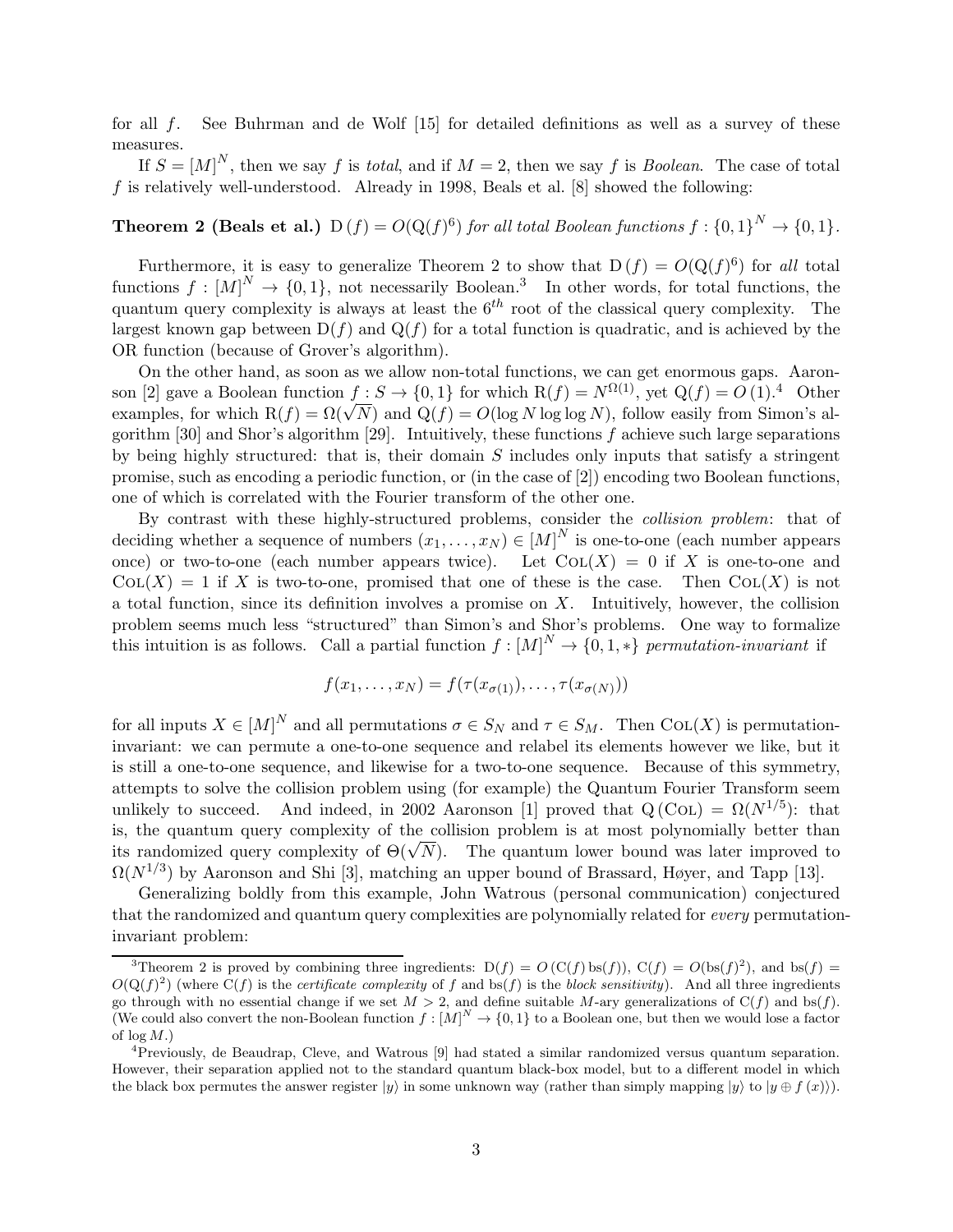Conjecture 3 (Watrous 2002)  $R(f) \le Q(f)^{O(1)}$  for every partial function  $f : [M]^N \to \{0, 1, *\}$ that is permutation-invariant.

Let us make two remarks about Conjecture 3. First, the conjecture talks about *randomized* versus quantum query complexity, since in this setting, it is easy to find functions f for which  $R(f)$ and  $Q(f)$  are both tiny but  $D(f)$  is huge. As an example, consider the *Deutsch-Jozsa problem* [17]: given a Boolean input  $(x_1, \ldots, x_N)$ , decide whether the  $x_i$ 's are all equal or whether half of them are 1 and the other half are 0, under the promise that one of these is the case.

Second, if  $M = 2$  (that is, f is Boolean), then Conjecture 3 follows relatively easily from known results: indeed, we prove in Appendix 6 that  $R(f) = O(Q(f)^2)$  in that case. So the interesting case is when  $M \gg 2$ , as it is for the collision problem.

Conjecture 3 provides one natural way to formalize the idea that classical and quantum query complexities should be polynomially related for all "unstructured" problems. A different way is provided by the following conjecture, which we were aware of since about 1999:

**Conjecture 4 (folklore)** Let  $Q$  be a quantum algorithm that makes  $T$  queries to a Boolean input  $X = (x_1, \ldots, x_N)$ , and let  $\varepsilon > 0$ . Then there exists a deterministic classical algorithm that makes  $\text{poly}(T,1/\varepsilon,1/\delta)$  queries to the  $x_i$ 's, and that approximates Q's acceptance probability to within an additive error  $\varepsilon$  on a  $1-\delta$  fraction of inputs.

But what exactly does Conjecture 4 have to do with "the need for structure in quantum speedups"? With Conjecture 3, the connection to this paper's theme was more-or-less obvious, but with Conjecture 4, some additional explanation is probably needed.

Intuitively, we want to say the following: in order to achieve a superpolynomial speedup in the black-box model, a quantum computer needs not merely a promise problem, but a "severely constrained" promise problem. In other words, only a *minuscule fraction* of the  $2^N$  oracle strings  $X = (x_1, \ldots, x_N)$  ought to satisfy the promise—precisely like what happens in Simon's and Shor's problems, where the promise asserts that  $X$  encodes a periodic function. If the promise is too "mild"—if, say, it holds for all X in some set  $S \subseteq \{0,1\}^N$  with  $|S| = \Omega(2^N)$ —then we should be back in the situation studied by Beals et al.  $[8]$ , where the oracle X lacked enough "structure" for a Shor-like algorithm to exploit, and as a result, the best one could hope for was a polynomial quantum speedup like that of Grover's algorithm.

Yet, if we interpret the above intuition too naïvely, then it is easy to find counterexamples. To illustrate, let  $S_1$  consist of all strings  $X \in \{0,1\}^N$  that encode valid inputs to Simon's problem, let  $S_0$  consist of all  $Y \in \{0,1\}^N$  that have Hamming distance at least  $N/10$  from every  $X \in S_1$ , and let  $S = S_0 \cup S_1$ . Then define a Boolean function  $f_{\text{Simon}} : S \to \{0, 1\}$  by  $f_{\text{Simon}}(X) = 1$  for all  $X \in S_1$ , and  $f_{\text{Simon}}(X) = 0$  for all  $X \in S_0$ . As observed by Buhrman et al. [14] (see also Ambainis and de Wolf [6] and Hemaspaandra, Hemaspaandra, and Zimand [22]), this "propertytesting version of Simon's problem" achieves an exponential separation between randomized and quantum query complexities:  $R(f_{Simon}) = \Omega(\sqrt{N/\log N})$  while  $Q(f_{Simon}) = O(\log N)$ . But the promise is certainly "mild": indeed  $|S| \ge 2^N - 2^{cN}$  for some constant  $c < 1$ .

On the other hand, examining this counterexample more closely suggests a way to salvage our original intuition. For notice that there exists a fast, deterministic classical algorithm that correctly evaluates  $f_{\text{Simon}}(X)$  on almost all inputs  $X \in S$ : namely, the algorithm that always outputs 0! This algorithm errs only on the minuscule fraction of inputs  $X \in S$  that happen to belong to  $S_1$ . Thus, we might conjecture that this points to a general phenomenon: namely, whenever there exists a fast quantum algorithm to compute a Boolean function  $f: S \to \{0,1\}$  with  $|S| = \Omega(2^N)$ , there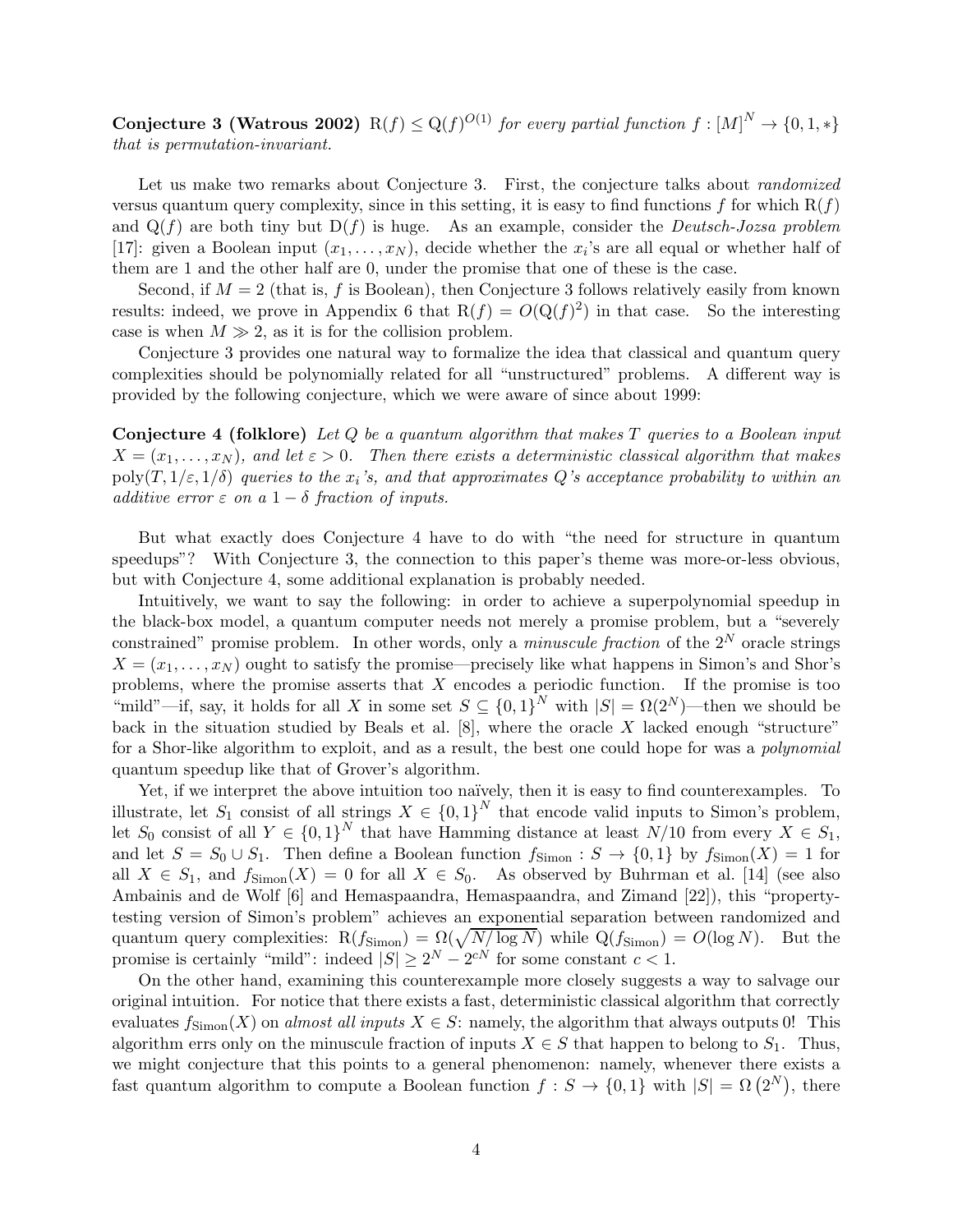also exists a fast classical algorithm to compute  $f(X)$  on most inputs  $X \in S$ . In Appendix 8, we will prove that Conjecture 4 is equivalent to this conjecture.

Indeed, Conjecture 4 readily implies a far-reaching generalization of the result of Beals et al. [8] stating that  $D(f) = O(Q(f)^6)$  for all total Boolean functions f. In particular, define the *ε-approximate query complexity* of a Boolean function  $f: \{0,1\}^N \to \{0,1\}$ , or  $D_{\varepsilon}(f)$ , to be the minimum number of queries made by a deterministic algorithm that evaluates  $f$  correctly on at least a  $1 - \varepsilon$  fraction of inputs X. Likewise, let  $Q_{\varepsilon}(f)$  be the minimum number of queries made by a quantum algorithm that evaluates f correctly on at least a  $1 - \varepsilon$  fraction of inputs. Then Conjecture 4 implies that  $D_{\varepsilon}(f)$  and  $Q_{\delta}(f)$  are polynomially related for all Boolean functions f and all constants  $\varepsilon > \delta > 0$  independent of  $N<sup>5</sup>$ . This would provide a quantum counterpart to a beautiful 2002 result of Smyth [31], who solved an old open problem of Steven Rudich by showing that  $D_{\varepsilon}(f) = O(C_{\varepsilon^3/30}(f)^2/\varepsilon^3)$  for all  $\varepsilon > 0$  (where  $C_{\delta}(f)$  denotes the "δ-approximate certificate complexity" of  $f$ ).

More dramatically, if Conjecture 4 holds, then we basically cannot hope to prove  $P \neq BQP$ relative to a random oracle. This would answer a question raised by Fortnow and Rogers [19] in 1998, and would contrast sharply with the situation for *non*-random oracles: we have had oracles relative to which P  $\neq$  BQP, and indeed BQP  $\not\subset$  MA, since the work of Bernstein and Vazirani [11] in the early 1990s. More precisely, under some suitable complexity assumption (such as  $P = P^{\#P}$ ), we would get  $BQP^A \subset \text{AvgP}^A$  with probability 1 for a random oracle A. Here AvgP is the class of languages for which there exists a polynomial-time algorithm that solves a  $1 - o(1)$  fraction of instances of size n. In other words, separating  $BQP$  from  $AveP$  relative to a random oracle would be as hard as separating complexity classes in the unrelativized world. This would provide a quantum counterpart to a theorem of Impagliazzo and Rudich (credited in [23]), who used the powerful results of Kahn, Saks, and Smyth [23] to show that if P = NP, then  $NP^A \cap coNP^A \subset ioAvgP^A$  with probability 1 for a random oracle  $A<sup>6</sup>$ .

#### 1.2 Our Results

Our main contribution in this paper is essentially to prove Watrous's conjecture (Conjecture 3), that randomized and quantum query complexities are polynomially related for every symmetric problem.

**Theorem 5** R(f) =  $O(Q(f)^{7}$  polylog  $Q(f)$ ) for every partial function  $f : [M]^{N} \to \{0, 1, *\}$  that is permutation-invariant.

We conjecture that  $R(f)$  and  $Q(f)$  are polynomially related even for functions f satisfying one of the two symmetries: namely,  $f(x_1, \ldots, x_N) = f(x_{\sigma(1)}, \ldots, x_{\sigma(N)})$  for all  $\sigma \in S_N$ . We also conjecture that the exponent of 7 can be improved to 2: in other words, that Grover's algorithm once again provides the optimal separation between the quantum and classical models.

While the proof of Theorem 5 is somewhat involved, it can be entirely understood by those unfamiliar with quantum computing: the difficulties lie in getting the problem into a form where existing quantum lower bound technology can be applied to it. Let us stress that it was not at all obvious a priori that existing quantum lower bounds would suffice here; that they did came as a surprise to us.

<sup>&</sup>lt;sup>5</sup>More generally, as we will show in Corollary 23, the relation we obtain is  $D_{\varepsilon+\delta}(f) \leq (Q_{\varepsilon}(f)/\delta)^{O(1)}$  for all  $\varepsilon, \delta > 0$ .

 ${}^{6}$ Here ioAvgP means "average-case P for infinitely many input lengths n." The reason Impagliazzo and Rudich only get a simulation in ioAvgP, rather than AvgP, has to do with the fact that Smyth's result [31] only relates  $D_{\varepsilon}(f)$ to  $C_{\varepsilon^3/30}(f)$ , rather than  $D_{\varepsilon+\delta}(f)$  to  $C_{\varepsilon}(f)$  for all  $\delta > 0$ .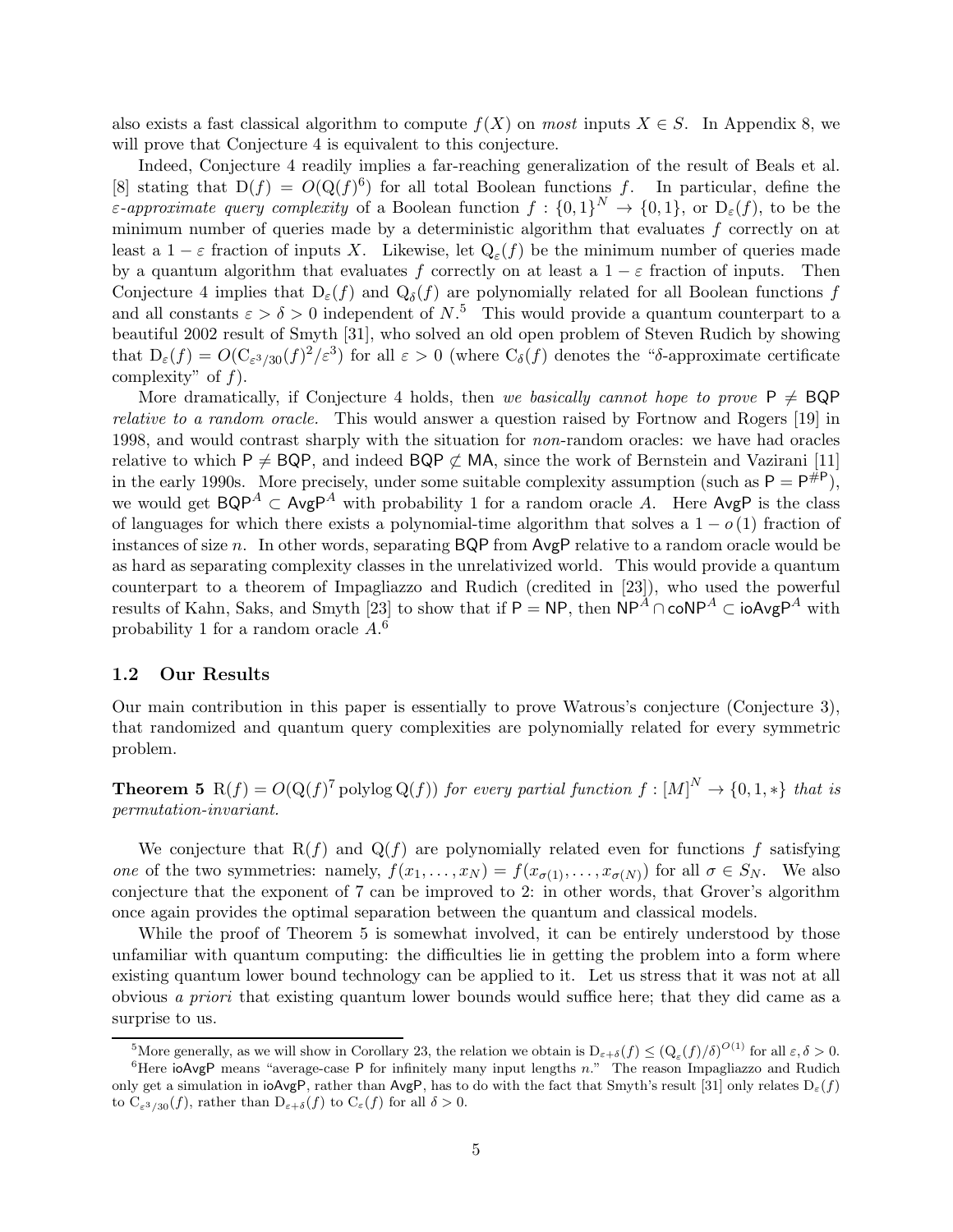We first define and analyze a simple randomized algorithm, which tries to compute  $f(X)$  for a given  $X = (x_1, \ldots, x_N)$  by estimating the multiplicity of each element  $x_i$ . Next, by considering where this randomized algorithm breaks down, we show that one can identify a "hard core" within f: roughly speaking, two input types  $\mathcal{A}^*$  and  $\mathcal{B}^*$ , such that the difficulty of distinguishing  $\mathcal{A}^*$  from  $\mathcal{B}^*$  accounts for a polynomial fraction of the entire difficulty of computing f. The rest of the proof consists of lower-bounding the quantum query complexity of distinguishing  $\mathcal{A}^*$  from  $\mathcal{B}^*$ . We do so using a hybrid argument: we develop a "chopping procedure" that gradually deforms  $\mathcal{A}^*$  to make it more similar to  $\mathcal{B}^*$ , creating a sequence of intermediate input types  $\mathcal{A}_0 = \mathcal{A}^*, \mathcal{A}_1, \mathcal{A}_2, \dots, \mathcal{A}_{2L} = \mathcal{B}^*$ . We then show that, for every  $\ell \in [L]$ , distinguishing  $\mathcal{A}_{\ell}$  from  $\mathcal{A}_{\ell-1}$  requires many quantum queries, *either* by a reduction from Zhandry's recent  $\Omega(N^{1/3})$  quantum lower bound for the SETEQUALITY problem [33] (which is a nontrivial generalization of Aaronson and Shi's collision lower bound [3]), or else by an application of Ambainis's general quantum adversary theorem [5].

Note that, prior to Zhandry's  $\Omega(N^{1/3})$  quantum lower bound for SETEQUALITY, Midrijanis [24] had proved a lower bound of  $\Omega((N/\log N)^{1/5})$ ; the latter was the first quantum lower bound for SETEQUALITY, and the only one for nearly a decade. An earlier version of this paper used Midrijanis's lower bound to show that  $R(f) = O(Q(f)^9)$  polylog  $Q(f)$  for all permutation-symmetric f. The improvement to  $R(f) = O(Q(f)^{7})$  polylog  $Q(f)$  in the current version comes entirely from Zhandry's improvement of the SETEQUALITY lower bound to the optimal  $\Omega(N^{1/3})$ .

Doing the hybrid argument in the "obvious" way produces a bound of the form  $R(f) \leq$  $Q(f)^{O(1)}$  polylog N, which fails to imply a polynomial relationship between  $R(f)$  and  $Q(f)$  when  $Q(f) \leq (\log N)^{o(1)}$ . However, a more sophisticated hybrid argument eliminates the polylog N factor.

Our second contribution is more exploratory, something we put forward in the hope of inspiring followup work. We study Conjecture 4, which states that every  $T$ -query quantum algorithm can be simulated on *most* inputs using  $T^{O(1)}$  classical queries. We relate this conjecture to a fundamental open problem in Fourier analysis and approximation theory. Given a real polynomial  $p : \mathbb{R}^N \to \mathbb{R}$ , let

$$
\mathrm{Inf}_i \left[ p \right] := \mathop{\mathrm{E}}_{X \in \{0,1\}^N} \left[ (p(X) - p(X^i))^2 \right]
$$

be the *influence* of the *i*<sup>th</sup> variable, where  $X^i$  means X with the *i*<sup>th</sup> bit flipped. Then we conjecture that every bounded low-degree polynomial has a "highly influential" variable. More precisely:

Conjecture 6 (Bounded Polynomials Have Influential Variables) Let  $p$  :  $\mathbb{R}^N \to \mathbb{R}$  be a polynomial of degree d. Suppose that  $0 \le p(X) \le 1$  for all  $X \in \{0,1\}^N$ , and

$$
\mathop{\rm E}_{X \in \{0,1\}^N} [(p(X) - \mathop{\rm E}[p])^2] \ge \varepsilon.
$$

Then there exists an i such that  $\text{Inf}_i[p] \geq (\varepsilon/d)^{O(1)}$ .

We show the following:

Theorem 7 Assume Conjecture 6. Then

- (i) Conjecture 4 holds.
- (ii)  $D_{\varepsilon+\delta}(f) \leq (Q_{\varepsilon}(f)/\delta)^{O(1)}$  for all Boolean functions  $f: \{0,1\}^N \to \{0,1\}$  and all  $\varepsilon, \delta > 0$ .
- (iii) If  $P = P^{\#P}$ , then  $BQP^A \subset AvgP^A$  with probability 1 for a random oracle A.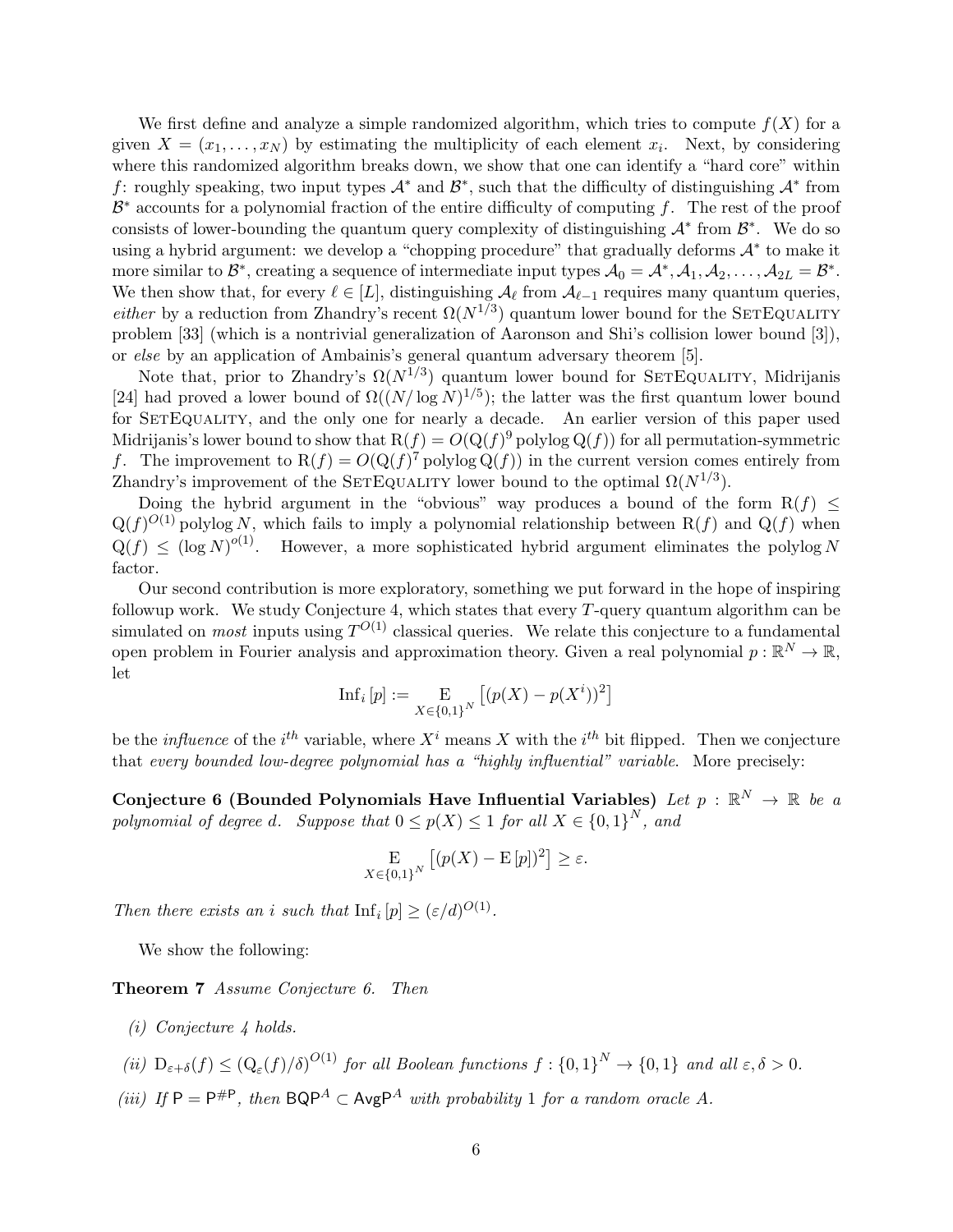The main evidence for Conjecture 6—besides the fact that all the Fourier analysis experts we asked were confident of it!—is that extremely similar statements have recently been proved. Firstly, O'Donnell, Saks, Schramm, and Servedio [26] proved an analogue of Conjecture 6 for decision trees, which are a special case of bounded real polynomials:

**Theorem 8 (O'Donnell et al. 2005)** Let  $f : \{0,1\}^N \to \{0,1\}$  be a Boolean function, and suppose  $Pr[f = 1] Pr[f = 0] \ge \varepsilon$ . Then there exists an i such that  $Inf_i[f] \ge 4\varepsilon/D(f)$ , where  $D(f)$  is the decision tree complexity of f.

Unfortunately, Theorem 8 does not directly imply anything about our problem, even though Beals et al. [8] showed that  $D(f)$  and  $Q(f)$  are polynomially related for all total Boolean functions f. The reason is that the acceptance probability of a quantum algorithm need not approximate a total Boolean function.

The second piece of evidence for Conjecture 6 comes from a powerful result of Dinur, Friedgut, Kindler, and O'Donnell [18], which implies our conjecture, except with  $\text{Inf}_i[p] \geq \varepsilon^3/2^{O(d)}$  instead of Inf<sub>i</sub>  $[p] \geq (\varepsilon/d)^{O(1)}$ . Let us state the special case of their result that is relevant for us:

**Theorem 9 (Dinur et al. 2006)** Let  $\varepsilon > 0$ , and let  $p : \mathbb{R}^N \to \mathbb{R}$  be a degree-d polynomial such that  $0 \le p(X) \le 1$  for all  $X \in \{0,1\}^N$ . Then there exists a  $2^{O(d)} / \varepsilon^2$ -junta  $\widetilde{p}: \mathbb{R}^N \to \mathbb{R}$  (that is, a polynomial depending on at most  $2^{O(d)}/\varepsilon^2$  variables) such that

$$
\mathop{\mathbf{E}}_{X \in \{0,1\}^N} \left[ \left( \widetilde{p}(X) - p(X) \right)^2 \right] \le \varepsilon.
$$

Even though Theorem 9 has an exponential rather than polynomial dependence on  $1/d$ , we observe that it already has a nontrivial consequence for quantum computation. Namely, it implies that any T-query quantum algorithm can be simulated on *most* inputs using  $2^{O(T)}$  classical queries.<sup>7</sup> Recall that the gaps between classical and quantum query complexities can be superexponential (and even  $N^{\Omega(1)}$  versus  $O(1)$ , as in the example of Aaronson [2]), so even an exponential upper bound is far from obvious.

#### 1.3 Subsequent Work

Since the first version of this paper was circulated, there have been at least three interesting developments (not counting the  $\Omega(N^{1/3})$  quantum lower bound of Zhandry [33] for SETEQUALITY, which we incorporate here).

First, Yuen [32] adapted the hybrid argument that we used to prove Theorem 5, in order to show that distinguishing a random function  $X : [N] \to [N]$  from a random permutation requires  $\Omega(N^{1/5}/\log N)$  quantum queries. (Subsequently, however, Zhandry [33] proved a tight lower bound of  $\Omega(N^{1/3})$  for the random function versus random permutation problem, using completely different ideas.)

Second, Montanaro [25] used a hypercontractive inequality to prove Conjecture 6, in the special case where  $p$  is a multilinear polynomial all of whose coefficients (when written in the Fourier basis) have the same absolute value. Currently, it remains open to generalize Montanaro's technique to arbitrary multilinear polynomials, let alone arbitrary polynomials.

Third, Bačkurs and Bavarian [7] solved a technical problem that arose from an earlier version of this paper. In the earlier version, we stated Conjecture 6 in terms of  $L_1$ -influences rather

<sup>7</sup> Indeed, in this case the classical queries are nonadaptive.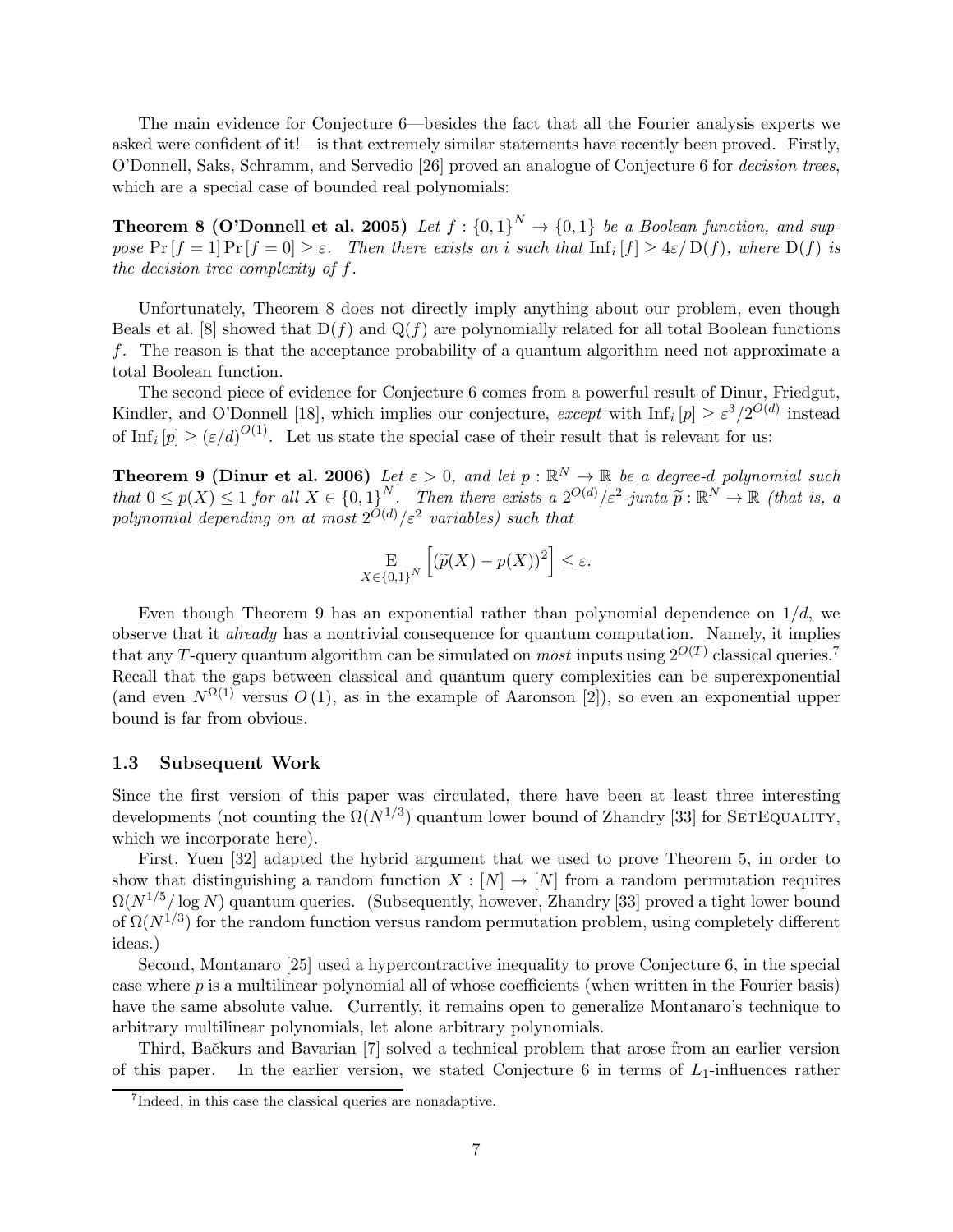than  $L_2$ -influences, and we also used the  $L_1$ -norm in proving the consequences of Conjecture 6 for quantum query complexity. Subsequently, Bačkurs (personal communication) found an error in our proof. Fortunately, however, we noticed that (a) our proof could be fixed by simply switching from  $L_1$ -norm to  $L_2$ -norm throughout, and (b) the  $L_2$  version of Conjecture 6 was, in any case, provably equivalent to our original  $L_1$  version. So we switched to the  $L_2$ -norm. At the same time, though, we remained curious about our original  $L_1$ -based argument *could have* worked. The question boiled down to the following: given a degree-d real polynomial  $p : \mathbb{R}^N \to \mathbb{R}$ , let

$$
\mathrm{Inf}_i^1\left[p\right] := \underset{X \in \{0,1\}^N}{\mathrm{E}}\left[\left|p(X) - p(X^i)\right|\right].
$$

Then do we have  $\sum_{i=1}^{N} \text{Inf}_{i}^{1}[p] \leq d^{O(1)}$ , whenever  $p(X) \in [0,1]$  for all  $X \in \{0,1\}^{N}$ ? Bačkurs and Bavarian [7] show that the answer is yes: indeed, the sum of the  $L_1$ -influences is upper-bounded by  $O(d^3 \log d)$ . Using their result, one can salvage our original  $L_1$ -based argument.

For simplicity, though, in this version of the paper we stick with  $L_2$ -influences. There, the analogue of Bačkurs and Bavarian's result is much easier, and states that  $\sum_{i=1}^{N} \text{Inf}_i[p] \leq d$  (we provide the folklore proof in Lemma 20). For completeness, in Appendix 7 we prove the equivalence of the  $L_1$  and  $L_2$  versions of Conjecture 6.

# 2 Quantum Lower Bound for All Symmetric Problems

In this section we prove Theorem 5: that  $R(f) = O(Q(f)^{7})$  polylog  $Q(f)$  for all permutationsymmetric  $f$ .

We start with a simple observation that is essential to everything that follows. Since  $f$  is symmetric, we can group the inputs  $X = (x_1, \ldots, x_N)$  into equivalence classes that we call types.

**Definition 10** Given an input  $X = (x_1, \ldots, x_N) \in [M]^N$ , the type of X is a list of positive integers  $\mathcal{A} = (a_1, \ldots, a_n)$ , which records the multiplicities of the integers occurring in X from most to least frequent. So in particular,  $a_1 \geq \cdots \geq a_u$  and  $a_1 + \cdots + a_u = N$ . For convenience, we adopt the convention that  $a_i = 0$  for all  $i > u$ .

In other words, a type is just a partition (or Young diagram) that records the multiplicities of the input elements. For example, a one-to-one input has type  $a_1 = \cdots = a_N = 1$ , while a two-to-one input has type  $a_1 = \cdots = a_{N/2} = 2$ . We write  $X \in \mathcal{A}$  if X is of type A. Clearly  $f(X)$  depends only on the type of X. Furthermore, given a quantum query algorithm  $Q$ , we can assume without loss of generality that  $Pr[Q$  accepts X depends only on the type of X—since we can "symmetrize"  $Q$  (that is, randomly permute X's inputs and outputs) prior to running  $Q$ .

#### 2.1 Randomized Upper Bound

Let  $X = (x_1, \ldots, x_N)$  be an input. For each  $j \in [M]$ , let  $\kappa_j$  be the number of i's such that  $x_i = j$ . Then the first step is to give a classical randomized algorithm that estimates the  $\kappa_i$ 's. This algorithm,  $S_T$ , is an extremely straightforward sampling procedure. (Indeed, there is essentially nothing else that a randomized algorithm can do here.)  $S_T$  will make  $O(T^{1+c} \log T)$  queries, where T is a parameter and  $c \in (0,1]$  is a constant that we will choose later to optimize the final bound.

Set  $U:=21T^{1+c}\ln T$ Choose U indices  $i_1, \ldots, i_U \in [N]$  uniformly at random with replacement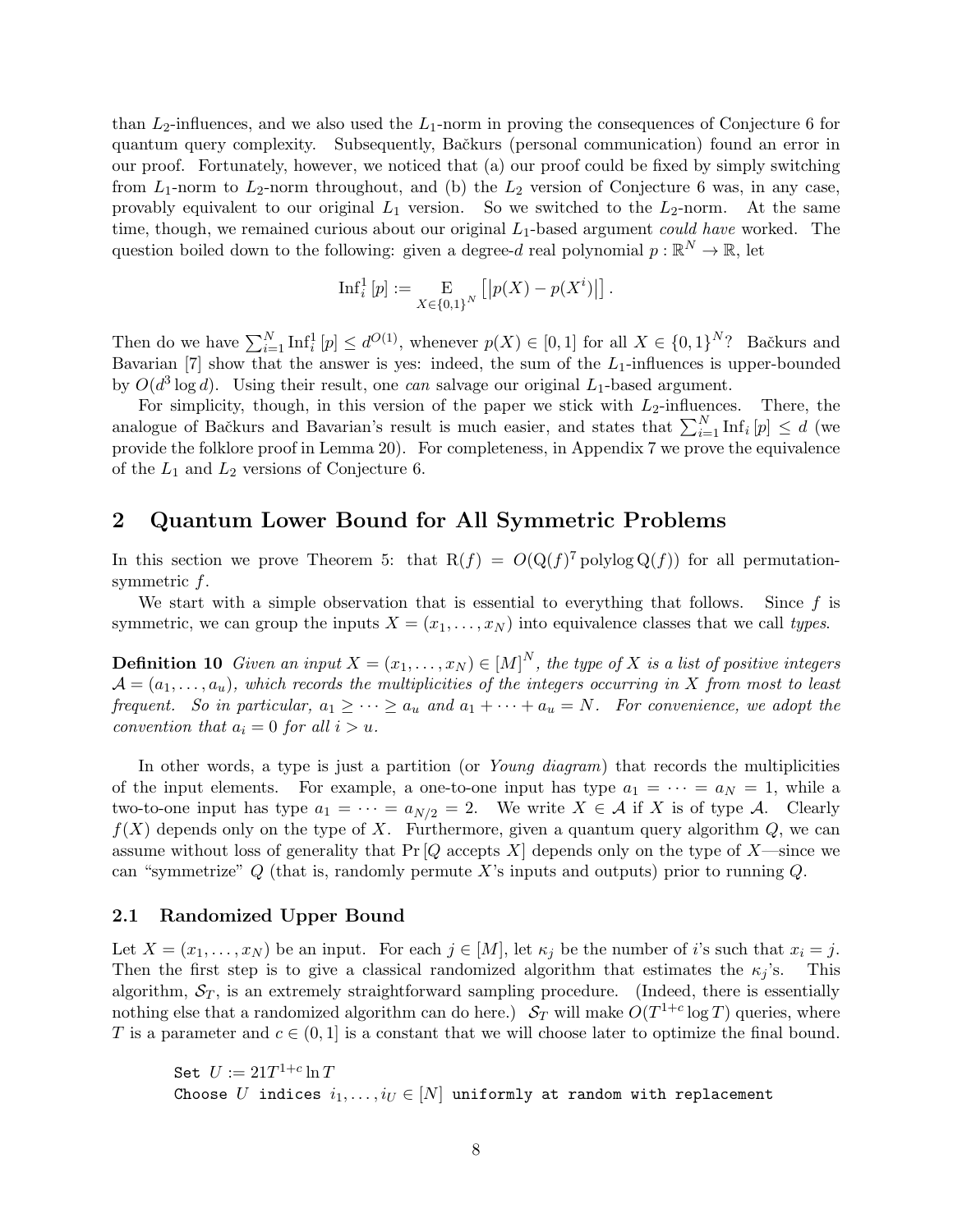Query  $x_{i_1},\ldots,x_{i_U}$ For each  $j \in [M]$ : Let  $z_j$  be the number of occurrences of  $j$  in  $(x_{i_1}, \ldots, x_{i_U})$ Output  $\widetilde{\kappa}_j := \frac{z_j}{U}$  $\frac{\varepsilon j}{U} \cdot N$  as the estimate for  $\kappa_j$ 

We now analyze how well  $S_T$  works.

**Lemma 11** With probability  $1 - O(1/T)$ , we have  $|\widetilde{\kappa}_j - \kappa_j| \leq \frac{N}{T} + \frac{\kappa_j}{T^c}$  for all  $j \in [M]$ .

**Proof.** For each  $j \in [M]$ , we consider four cases. First suppose  $\kappa_j \ge N/T^{1-c}$ . Notice that  $z_j$  is a sum of U independent Boolean variables, and that  $E[z_j] = \frac{U}{N} E[\vec{k}_j] = \frac{U}{N} \kappa_j$ . Thus

$$
\Pr\left[|\widetilde{\kappa}_j - \kappa_j| > \frac{\kappa_j}{T^c}\right] = \Pr\left[\left|z_j - \frac{U}{N}\kappa_j\right| > \frac{U\kappa_j}{NT^c}\right] \n< 2 \exp\left(-\frac{U\kappa_j/N}{3T^{2c}}\right) \n< 2 \exp\left(-\frac{U}{3T^{1+c}}\right) \n= 2T^{-7},
$$

where the second line follows from a Chernoff bound and the third from  $\kappa_j \geq N/T^{1-c}$ .

Second, suppose  $N/T \le \kappa_j < N/T^{1-c}$ . Then

$$
\Pr\left[|\tilde{\kappa}_j - \kappa_j| > \frac{N}{T}\right] = \Pr\left[\left|z_j - \frac{U}{N}\kappa_j\right| > \frac{U}{T}\right] \n< 2 \exp\left(-\frac{U\kappa_j/N}{3}\left(\frac{N}{T\kappa_j}\right)^2\right) \n< 2 \exp\left(-\frac{U}{3T^{1+c}}\right) \n= 2T^{-7}
$$

where the second line follows from a Chernoff bound (which is valid because  $\frac{N}{T_{\kappa_j}} \leq 1$ ) and the third from  $\kappa_j < N/T^{1-c}$ .

Third, suppose  $N/T^6 \leq \kappa_j < N/T$ . Then

$$
\Pr\left[|\tilde{\kappa}_j - \kappa_j| > \frac{N}{T}\right] = \Pr\left[\left|z_j - \frac{U}{N}\kappa_j\right| > \frac{U}{T}\right]
$$
  

$$
< \left(\frac{e^{N/(T\kappa_j)}}{(1 + N/(T\kappa_j))^{1 + N/(T\kappa_j)}}\right)^{U\kappa_j/N}
$$
  

$$
\leq \exp\left(-\frac{N}{T\kappa_j} \cdot \frac{U\kappa_j}{N}\right)
$$
  

$$
= \exp\left(-\frac{U}{T}\right)
$$
  

$$
= O\left(\frac{1}{T^7}\right),
$$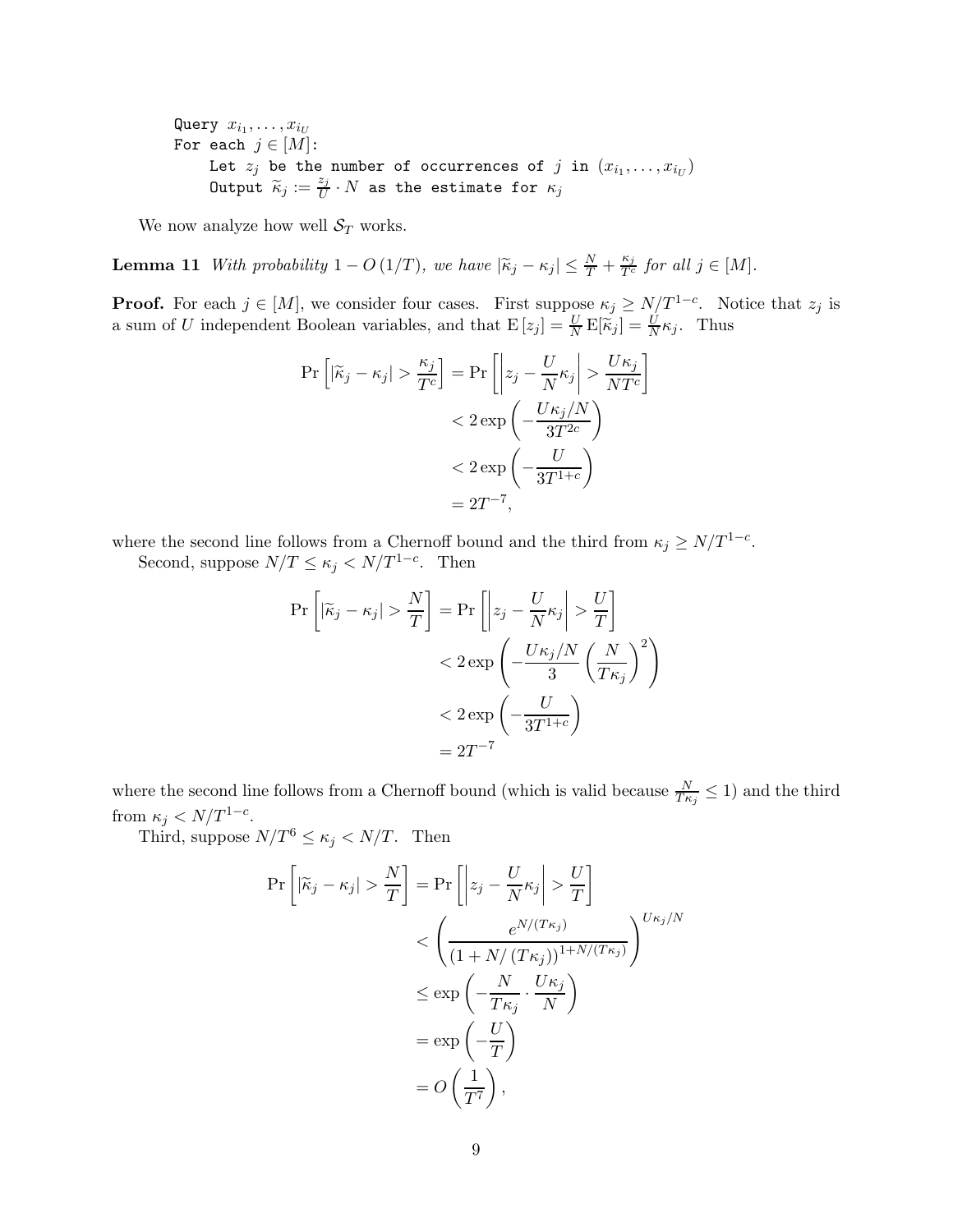where the second line follows from a Chernoff bound, the third line follows from  $\frac{N}{T\kappa_j} > 1$ , and the last follows from  $U = 21T^{1+c} \ln T$ .

Fourth, suppose  $\kappa_j < N/T^6$ . Then

$$
\Pr\left[|\widetilde{\kappa}_j - \kappa_j| > \frac{N}{T}\right] = \Pr\left[\left|z_j - \frac{U}{N}\kappa_j\right| > \frac{U}{T}\right] \\
\leq \Pr\left[z_j \geq 2\right] \\
\leq \binom{U}{2} \left(\frac{\kappa_j}{N}\right)^2 \\
\leq \frac{U^2}{T^6} \left(\frac{\kappa_j}{N}\right) \\
\leq \frac{\kappa_j}{TN}
$$

for all sufficiently large T, where the second line follows from  $\kappa_j < N/T^6$ , the third from the union bound, the fourth from  $\kappa_j < N/T^6$  (again), and the fifth from  $U \leq 21T^2 \ln T$ .

Notice that there are at most  $T^6$  values of j such that  $\kappa_j \geq N/T^6$ . Hence, putting all four cases together,

$$
\Pr\left[\exists j : |\widetilde{\kappa}_j - \kappa_j| > \frac{N}{T} + \frac{\kappa_j}{T^c}\right] \le T^6 \cdot O\left(\frac{1}{T^7}\right) + \sum_{j: \kappa_j < N/T^6} \frac{\kappa_j}{TN}
$$
\n
$$
= O\left(\frac{1}{T}\right).
$$

Now call A a 1-type if  $f(X) = 1$  for all  $X \in \mathcal{A}$ , or a 0-type if  $f(X) = 0$  for all  $X \in \mathcal{A}$ . Consider the following randomized algorithm  $\mathcal{R}_T$  to compute  $f(X)$ :

Run  $S_T$  to find an estimate  $\widetilde{\kappa}_i$  for each  $\kappa_i$ Sort the  $\widetilde{\kappa}_i$ 's in descending order, so that  $\widetilde{\kappa}_1 \geq \cdots \geq \widetilde{\kappa}_M$ If there exists a 1-type  $\mathcal{A} = (a_1, a_2, \ldots)$  such that  $|\widetilde{\kappa}_i - a_i| \leq \frac{N}{T} + \frac{a_i}{T^c}$ for all i, then output  $f(X) = 1$ Otherwise output  $f(X) = 0$ 

Clearly  $\mathcal{R}_T$  makes  $O(T^{1+c} \log T)$  queries, just as  $\mathcal{S}_T$  does. We now give a sufficient condition for  $\mathcal{R}_T$  to succeed.

**Lemma 12** Suppose that for all 1-types  $A = (a_1, a_2, \ldots)$  and 0-types  $B = (b_1, b_2, \ldots)$ , there exists an i such that  $|a_i - b_i| > \frac{2N}{T} + \frac{a_i + b_i}{T^c}$ . Then  $\mathcal{R}_T$  computes f with bounded probability of error, and hence  $R(f) = O(T^{1+c} \log T)$ .

**Proof.** First suppose  $X \in \mathcal{A}$  where  $\mathcal{A} = (a_1, a_2, \ldots)$  is a 1-type. Then by Lemma 11, with probability  $1 - O(1/T)$  we have  $|\widetilde{\kappa}_i - a_i| \leq \frac{N}{T} + \frac{a_i}{T^c}$  for all *i*. (It is easy to see that sorting the  $\widetilde{\kappa}_i$ 's can only decrease the maximum difference.) Provided this occurs,  $\mathcal{R}_T$  finds some 1-type close to  $(\widetilde{\kappa}_1, \widetilde{\kappa}_2, \ldots)$  (possibly A itself) and outputs  $f(X) = 1$ .

Second, suppose  $X \in \mathcal{B}$  where  $\mathcal{B} = (b_1, b_2, \ldots)$  is a 0-type. Then with probability  $1 - O(1/T)$ we have  $|\widetilde{\kappa}_i - b_i| \leq \frac{N}{T} + \frac{b_i}{T^c}$  for all i. Provided this occurs, by the triangle inequality, for every 1-type  $A = (a_1, a_2, \ldots)$  there exists an i such that

$$
|\widetilde{\kappa}_i - a_i| \ge |a_i - b_i| - |\widetilde{\kappa}_i - b_i| > \frac{N}{T} + \frac{a_i}{T^c}.
$$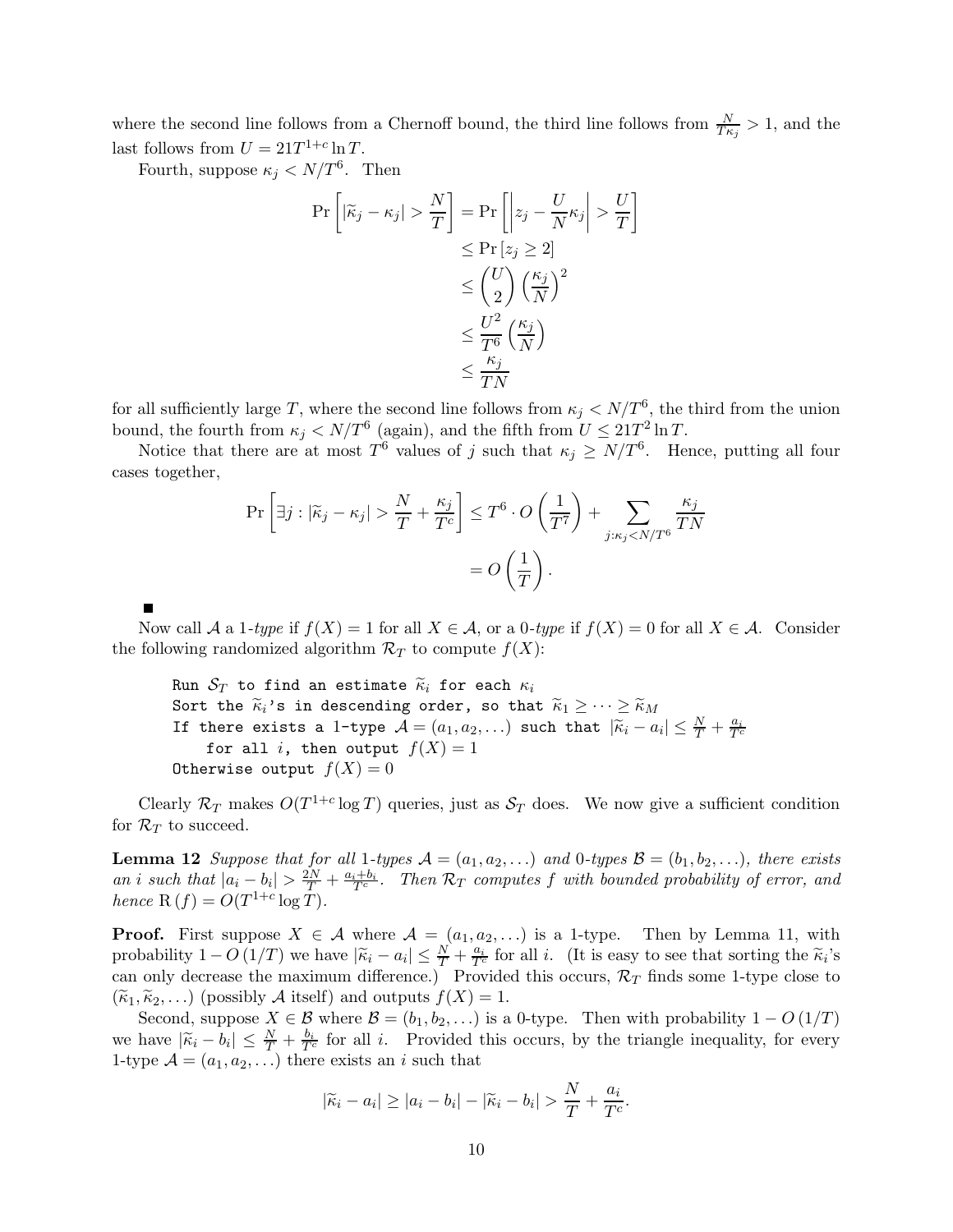Hence  $\mathcal{R}_T$  does not find a 1-type close to  $(\widetilde{\kappa}_1, \widetilde{\kappa}_2, \ldots)$ , and it outputs  $f(X) = 0$ .

In particular, suppose we keep decreasing T until there exists a 1-type  $\mathcal{A}^* = (a_1, a_2, \ldots)$  and a 0-type  $\mathcal{B}^* = (b_1, b_2, \ldots)$  such that

$$
|a_i - b_i| \le \frac{2N}{T} + \frac{a_i + b_i}{T^c} \tag{1}
$$

for all  $i$ , stopping as soon as that happens. Then Lemma 12 implies that we will still have  $R(f) = O(T^{1+c} \log T)$ . For the rest of the proof, we will fix that "almost as small as possible" value of T for which (1) holds, as well as the 1-type  $\mathcal{A}^*$  and the 0-type  $\mathcal{B}^*$  that  $\mathcal{R}_T$  "just barely distinguishes" from one another.

### 2.2 The Chopping Procedure

Given two sets of inputs A and B with  $A \cap B = \emptyset$ , let  $Q(A, B)$  be the minimum number of queries made by any quantum algorithm that accepts every  $X \in A$  with probability at least 2/3, and accepts every  $Y \in B$  with probability at most 1/3. Also, let  $Q_{\varepsilon}(A, B)$  be the minimum number of queries made by any quantum algorithm that accepts every  $X \in A$  with at least some probability p, and that accepts every  $Y \in B$  with probability at most  $p - \varepsilon$ . Then we have the following basic relation:

**Proposition 13**  $Q(A, B) = O(\frac{1}{\varepsilon} Q_{\varepsilon}(A, B))$  for all  $A, B$  and all  $\varepsilon > 0$ .

Proof. This follows from standard amplitude estimation techniques (see Brassard et al. [12] for example).

The rest of the proof consists of lower-bounding  $Q(\mathcal{A}^*, \mathcal{B}^*)$ , the quantum query complexity of distinguishing inputs of type  $\mathcal{A}^*$  from inputs of type  $\mathcal{B}^*$ . We do this via a hybrid argument. Let  $L := \lceil \log_2 N \rceil + 1$ . At a high level, we will construct a sequence of types  $\mathcal{A}_0, \ldots, \mathcal{A}_{2L}$  such that

- (i)  $A_0 = A^*$ ,
- (ii)  $A_{2L} = \mathcal{B}^*$ , and
- (iii)  $Q(\mathcal{A}_{\ell}, \mathcal{A}_{\ell-1})$  is large for every  $\ell \in [2L]$ .

Provided we can do this, it is not hard to see that we get the desired lower bound on  $Q(\mathcal{A}^*, \mathcal{B}^*)$ . Suppose a quantum algorithm distinguishes  $A_0 = A^*$  from  $A_{2L} = B^*$  with constant bias. Then by the triangle inequality, it must also distinguish *some*  $\mathcal{A}_{\ell}$  from  $\mathcal{A}_{\ell+1}$  with reasonably large bias (say  $\Omega(1/\log N)$ ). By Proposition 13, any quantum algorithm that succeeds with bias  $\varepsilon$  can be amplified, with  $O(1/\varepsilon)$  overhead, to an algorithm that succeeds with constant bias.

Incidentally, the need, in this hybrid argument, to amplify the distinguishing bias  $\varepsilon = \varepsilon_{\ell}$  from  $\Omega(1/\log N)$  to  $\Omega(1)$  is exactly what could produce an undesired  $1/\log N$  factor in our final lower bound on  $Q(f)$ , if we were not careful. (We mentioned this issue in Section 1.2.) The way we will solve this problem, roughly speaking, is to design the  $A_{\ell}$ 's in such a way that our lower bounds on  $Q(\mathcal{A}_{\ell}, \mathcal{A}_{\ell-1})$  increase quickly as functions of  $\ell$ . That way, we can take the biases  $\varepsilon_{\ell}$  to decrease quadratically with  $\ell$  (thus summing to a constant), yet still have  $Q(\mathcal{A}_{\ell}, \mathcal{A}_{\ell-1})$  increasing quickly enough that

$$
Q_{\varepsilon_{\ell}}(\mathcal{A}_{\ell},\mathcal{A}_{\ell-1}) = \Omega(\varepsilon_{\ell} Q(\mathcal{A}_{\ell},\mathcal{A}_{\ell-1}))
$$

remain "uniformly large," with  $1/\log T$  factors but no  $1/\log N$  factor.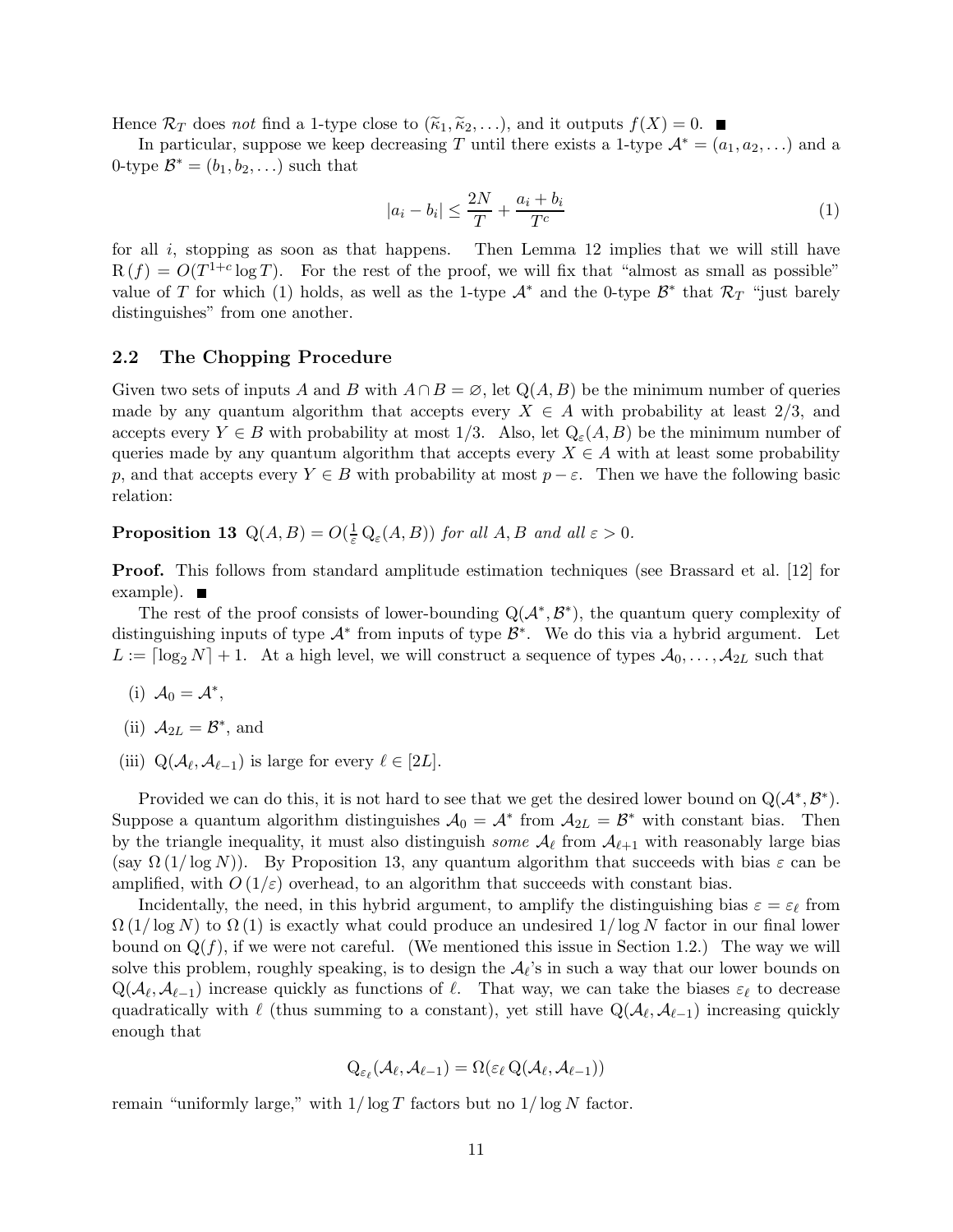

Figure 1: Chopping a row of  $\mathcal{A}_{\ell}$ 's Young diagram to make it more similar to  $\mathcal{B}_{\ell}$ .

We now describe the procedure for creating the intermediate types  $A_{\ell}$ . Intuitively, we want to form  $\mathcal{A}_{\ell}$  from  $\mathcal{A}_{\ell-1}$  by making its Young diagram more similar to that of  $\mathcal{B}^*$ , by decreasing the rows of  $\mathcal{A}_{\ell-1}$  which are larger than the corresponding rows of  $\mathcal{B}^*$  and increasing the rows of  $\mathcal{A}_{\ell-1}$ which are smaller than the corresponding rows of  $\mathcal{B}^*$ .

More precisely, we construct the intermediate types  $A_1, A_2, \ldots$  via the following procedure. In this procedure,  $(a_1, a_2, \ldots)$  is an input type that is initialized to  $\mathcal{A}^*$ , and  $\mathcal{B}^* = (b_1, b_2, \ldots)$ .

let  $P$  be the first power of 2 greater than or equal to  $N$ for  $\ell := 1$  to  $L$ let  $S_A$  be the set of i such that  $a_i - b_i \ge P/2^l$ let  $S_B$  be the set of i such that  $b_i - a_i \ge P/2^l$ let  $m := min(|S_A|, |S_B|)$ choose  $m$  elements  $i$  from  $S_A$ , set  $a_i := a_i - P/2^{\ell}$  and remove them from  $S_A$ choose  $m$  elements  $i$  from  $S_B$ , set  $a_i := a_i + P/2^\ell$  and remove them from  $S_B$ let  $A_{2\ell-1} := \text{type}(a_1, a_2, \ldots)$ if  $|S_A| > 0$ let  $a_i := a_i - P/2^{\ell}$  for all  $i \in S_A$ choose  $|S_A|$  elements i such that  $a_i < b_i$  and set  $a_i := a_i + P/2^{\ell}$ if  $|S_B| > 0$ let  $a_i := a_i + P/2^{\ell}$  for all  $i \in S_B$ choose  $|S_B|$  elements  $i$  such that  $a_i > b_i$  and set  $a_i := a_i - P/2^{\ell}$ let  $A_{2\ell} := \mathrm{type}(a_1, a_2, \ldots)$ next  $\ell$ 

The procedure is illustrated pictorially in Figure 1.

We start with some simple observations. First, by construction, this procedure halts after  $2L = O(\log N)$  iterations. Second, after the  $\ell^{\text{th}}$  iteration, we have  $|a_i - b_i| < \frac{P}{2^{\ell}}$  for all i. This 2 follows by induction. Let  $a'_i$  be the value of  $a_i$  before the  $\ell^{\text{th}}$  iteration. Because of the inductive assumption, we must have  $|a'_i - b_i| < \frac{P}{2^{\ell}}$  $\frac{P}{2^{\ell-1}}$ —for if  $|a'_i - b_i| \geq \frac{P}{2^{\ell}}$ , then  $a_i$  is changed by  $\frac{P}{2^{\ell}}$  during the  $\ell^{\text{th}}$  iteration, to decrease the difference  $|a_i - b_i|$ . After this change,

$$
|a_i - b_i| = |a'_i - b_i| - \frac{P}{2^{\ell}} < \frac{P}{2^{\ell-1}} - \frac{P}{2^{\ell}} = \frac{P}{2^{\ell}}.
$$

Besides the  $|a'_i - b_i| \geq \frac{P}{2^{\ell}}$  case, there is one other case where  $|a_i - b_i|$  could change. In the transition from  $A_{2\ell-1}$  to  $A_{2\ell}$ , if  $|S_A| > 0$  or  $|S_B| > 0$ , then we change  $a_i$  for  $|S_A|$  or  $|S_B|$  elements i that do not belong to  $S_A$  or  $S_B$ . For those elements, we have  $|a_i - b_i| < \frac{P}{2^{\ell}}$  and we change  $a_i$  in the direction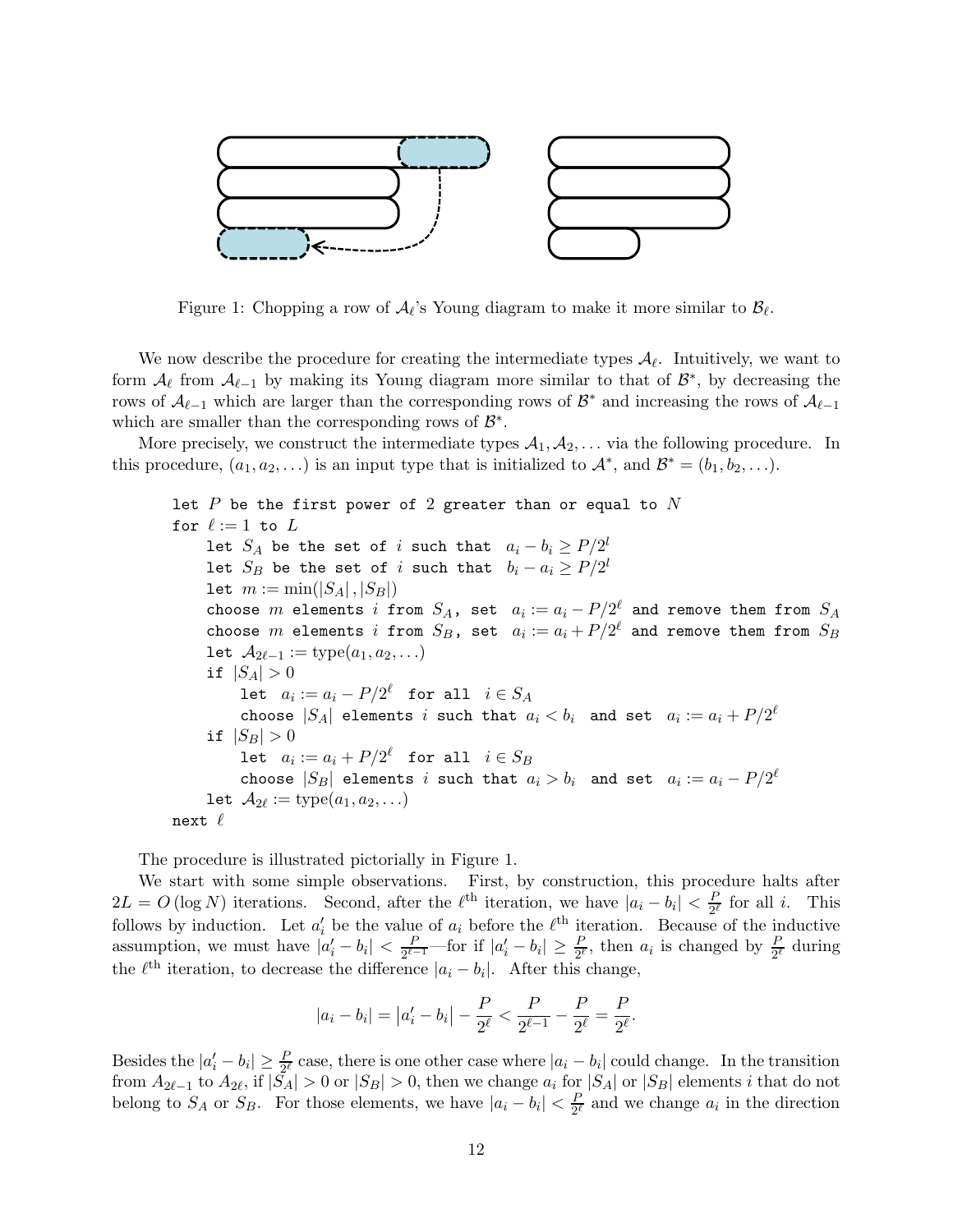of  $b_i$  (we increase it by  $\frac{p}{2^{\ell}}$  if  $a_i < b_i$  and decrease it by the same amount if  $a_i > b_i$ ). Therefore, after the change, the sign of the difference  $a_i - b_i$  flips and  $|a_i - b_i| < \frac{F}{2^i}$  $rac{P}{2^{\ell}}$ .

Now let us define

$$
\|\mathcal{A} - \mathcal{B}\| := \frac{1}{2} \sum_{i=1}^{N} |a_i - b_i|.
$$

Notice that  $||\mathcal{A}_{\ell} - \mathcal{A}_{\ell-1}|| = rP/2^{\ell'}$ , where r is the number of rows that get increased (or decreased) in the  $\ell^{th}$  iteration and  $l' = \lceil \frac{l}{2} \rceil$  $\frac{l}{2}$ . We now prove an upper bound on  $\|\mathcal{A}_{\ell} - \mathcal{A}_{\ell-1}\|$  when  $\ell$  is small, which will be useful later.

Lemma 14 If  $\ell \leq (\log_2 T) - 2$ , then

$$
\|\mathcal{A}_{2\ell-2}-\mathcal{A}_{2\ell-1}\|+\|\mathcal{A}_{2\ell-1}-\mathcal{A}_{2\ell}\|\leq \frac{4N}{T^c}.
$$

**Proof.** Let  $m := max(|S_A|, |S_B|)$ . Then

$$
\|\mathcal{A}_{2\ell-2}-\mathcal{A}_{2\ell-1}\|+\|\mathcal{A}_{2\ell-1}-\mathcal{A}_{2\ell}\|=m\frac{P}{2^{\ell}}.
$$

Without loss of generality, we assume that  $m = |S_A|$ . To show the lemma, it suffices to prove that  $|S_A| \leq \frac{4N/T^c}{P/2^{\ell}}$ .

We consider the sum  $\sum_{j\in R} |a_j - b_j|$  where R is the set of all j such that  $|a_j - b_j| \geq \frac{P}{2^{\ell}}$ , with  $(a_1, a_2, \ldots)$  evolving from  $\mathcal{A}_0$  to  $\mathcal{A}_{2\ell-2}$  and  $\mathcal{B}^* = (b_1, b_2, \ldots)$  fixed. Initially (when  $(a_1, a_2, \ldots)$  =  $\mathcal{A}_0$ , we have

$$
\frac{P}{2^{\ell}} \le |a_j - b_j| \le \frac{2N}{T} + \frac{a_j + b_j}{T^c}
$$

for each  $j \in R$ . Since  $\ell \leq (\log_2 T) - 2$ , the left inequality implies

$$
|a_j - b_j| \ge \frac{4N}{T},
$$

which combined with the right inequality yields

$$
\frac{a_j + b_j}{T^c} \ge \frac{2N}{T}.\tag{2}
$$

Therefore

$$
\sum_{i \in R} |a_i - b_i| \le \sum_{i \in R} \left(\frac{2N}{T} + \frac{a_i + b_i}{T^c}\right)
$$

$$
\le 2 \sum_{i \in R} \frac{a_i + b_i}{T^c}
$$

$$
\le \frac{4N}{T^c},
$$

where the third line uses (2).

The sum  $\sum_{i\in R} |a_i - b_i|$  is not increased by any step of the algorithm that generates  $\mathcal{A}_0, \ldots, \mathcal{A}_{2\ell-2}$ . Therefore, at the beginning of the  $\ell^{\text{th}}$  iteration, we still have  $\sum_{i\in R} |a_i - b_i| \leq \frac{4N}{T^c}$ . This means that  $|S_A| \leq \frac{4N/T^c}{P/2^{\ell}}.$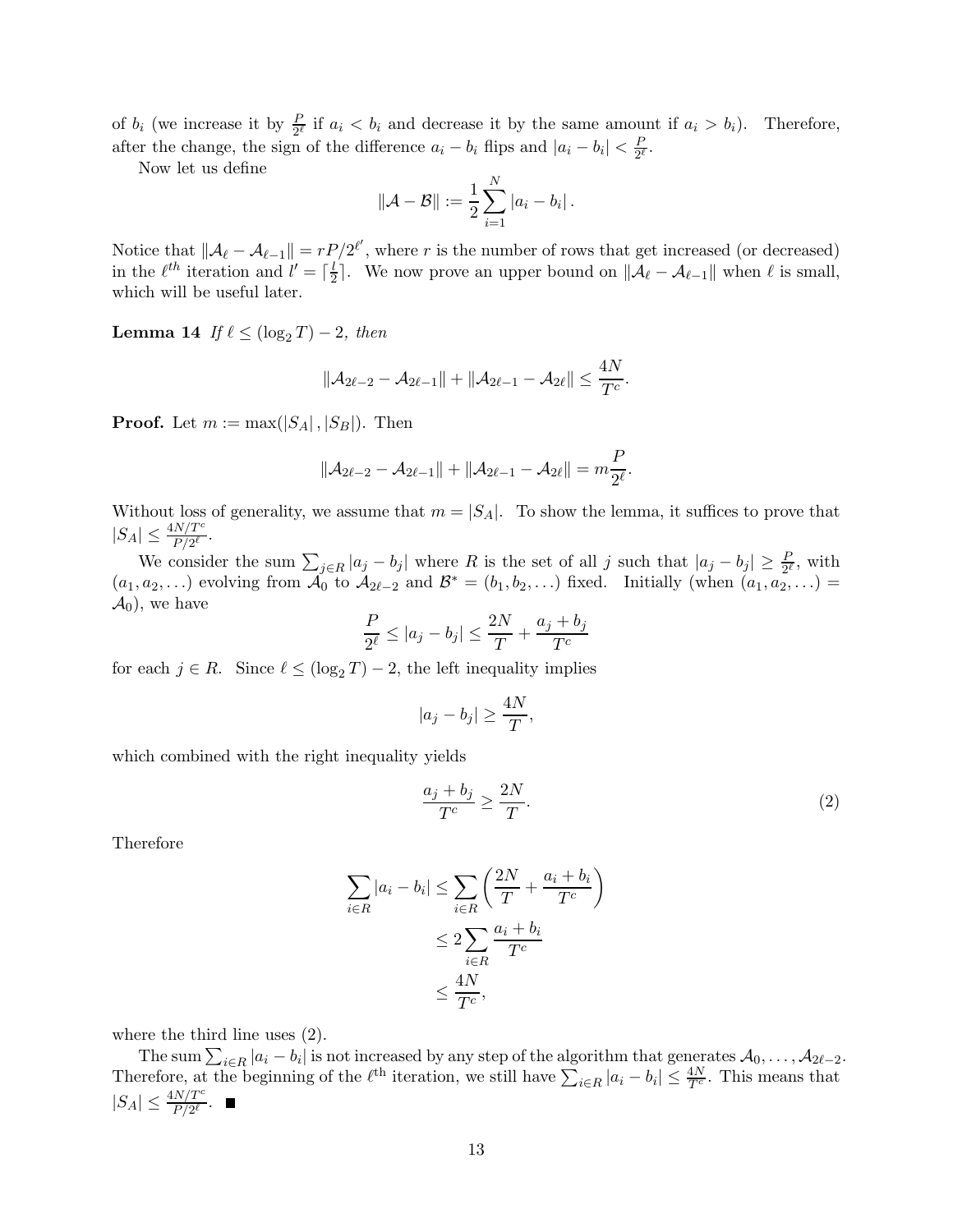### 2.3 Quantum Lower Bounds

Recall that we listed four properties that we needed the chopping procedure to satisfy. We have already seen that it satisfies properties  $(i)$ - $(ii)$ , so the remaining step is to show that it satisfies property (iii). That is, we need to lower-bound  $Q(\mathcal{A}_{\ell}, \mathcal{A}_{\ell-1})$ , the bounded-error quantum query complexity of distinguishing inputs of type  $\mathcal{A}_{\ell}$  from inputs of type  $\mathcal{A}_{\ell-1}$ . To do this, it will be convenient to consider two cases: first, that forming  $\mathcal{A}_{\ell}$  involved chopping few elements of  $\mathcal{A}_{\ell-1}$ , and second, that it involved chopping many elements. We will show that we "win either way," by a different quantum lower bound in each case.

First consider the case that few elements were chopped. Here we prove a lower bound using Ambainis's quantum adversary method [5], in its "general" form (the one used, for example, to lower-bound the quantum query complexity of inverting a permutation). For completeness, we now state Ambainis's adversary theorem in the form we will need.

**Theorem 15 (Ambainis [5])** Let  $A, B \subseteq [M]^N$  be two sets of inputs with  $A \cap B = \emptyset$ . Let  $R \subseteq A \times B$  be a relation on input pairs, such that for every  $X \in A$  there exists at least one  $Y \in B$ with  $(X, Y) \in R$  and vice versa. Given inputs  $X = (x_1, \ldots, x_N)$  in A and  $Y = (y_1, \ldots, y_N)$  in B, let

$$
q_{X,i} = \Pr_{Y \in B} [x_i \neq y_i \mid (X, Y) \in R],
$$
  

$$
q_{Y,i} = \Pr_{X \in A} [x_i \neq y_i \mid (X, Y) \in R].
$$

Suppose that  $q_{X,i}q_{y,i} \leq \alpha$  for every  $(X,Y) \in R$  and every  $i \in [N]$  such that  $x_i \neq y_i$ . . Then  $Q(A, B) = \Omega(1/\sqrt{\alpha}).$ 

Using Theorem 15, we can prove the following lower bound on  $Q(\mathcal{A}_{\ell}, \mathcal{A}_{\ell-1})$ .

**Lemma 16** Let  $d = ||\mathcal{A}_{\ell} - \mathcal{A}_{\ell-1}||$ , and assume  $d \leq N/2$ . Then  $Q(\mathcal{A}_{\ell}, \mathcal{A}_{\ell-1}) = \Omega(\sqrt{N/d})$ .

**Proof.** Let  $\mathcal{A}_{\ell-1} = (a_1, a_2, \ldots),$  and let  $\ell' = \lceil \frac{\ell}{2} \rceil$  $\frac{\ell}{2}$ . Then in the transition from  $\mathcal{A}_{\ell-1}$  to  $\mathcal{A}_{\ell}$ , we augment or chop various rows by  $P/2^{\ell'}$  elements each. Let  $i(1),...,i(r)$  be the r rows in  $\mathcal{A}_{\ell-1}$ that get chopped and let  $i'(1), \ldots, i'(r)$  be the r rows in  $\mathcal{A}_{\ell-1}$  that get augmented.

Fix distinct  $h_1, \ldots, h_r \in [M]$  and  $h'_1, \ldots, h'_r \in [M]$ . Also, let us restrict ourselves to inputs such that for each  $j \in [r]$ , there are exactly  $a_{i(j)}$  indices  $i \in [N]$  satisfying  $x_i = h_j$  and exactly  $a_{i'(j)}$ indices  $i \in [N]$  satisfying  $x_i = h'_j$ . G iven inputs  $X = (x_1, \ldots, x_N)$  in  $\mathcal{A}_{\ell-1}$  and  $Y = (y_1, \ldots, y_N)$ in  $\mathcal{A}_{\ell}$ , we set  $(X, Y) \in R$  if and only if it is possible to transform X to Y in the following way:

- (1) For each  $j \in [r]$ , change exactly  $P/2^{\ell'}$  of the  $x_i$ 's that are equal to  $h_j$  to value  $h'_j$ . (The total number of changed elements is  $d$ .)
- (2) Swap the d elements of X that were changed in step (2) with any other d elements  $x_i$  of X, subject to the following constraints:
	- (a) we do not use  $x_i$  such that  $x_i = h_j$  for some j and  $\frac{a_{i_j} P/2^{e'}}{P/2^{e'}}$  $\frac{N-d}{P/2^{\ell'}} < \frac{N-d}{3d};$
	- (b) we do not use  $x_i$  such that  $x_i = h'_j$  for some j and  $\frac{a_{i_j}}{P/2}$  $\frac{a_{ij}}{P/2^{\ell'}} < \frac{N-d}{3d}.$

The procedure is illustrated pictorially in Figure 2. Note that we can reverse the procedure in a natural way to go from  $Y$  back to  $X$ :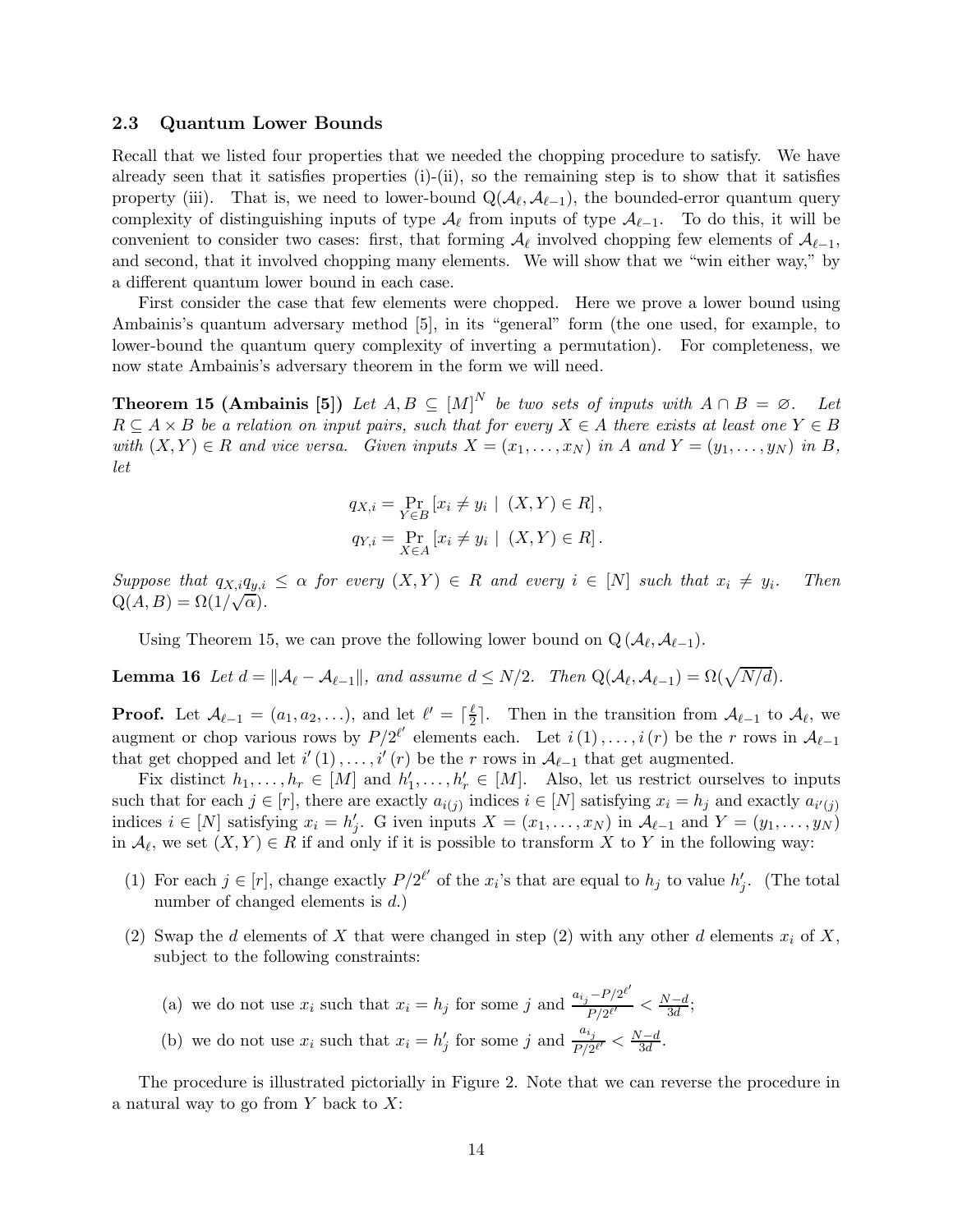

Figure 2: In this example,  $N = 11$ ,  $r = 2$ ,  $P/2^{\ell} = 2$ , and  $a_1 = a_2 = 3$ . So we transform X to Y by choosing  $h_1 = 1$  and  $h_2 = 2$ , changing any two elements equal to  $h_1$  and any two elements equal to  $h_2$ , and then swapping the four elements that we changed with four unchanged elements.

- (1) For each  $j \in [r]$ , change exactly  $P/2^{\ell'}$  of the  $x_i$ 's that are equal to  $h'_j$  to value  $h_j$ .
- (2) Swap the d elements of X that were changed in step (2) with any d elements  $x_i$  of X, subject to the same constraints as in the step (2) of the  $X \to Y$  conversion.

Fix any  $(X, Y) \in R$ , and let  $i \in [N]$  be any index such that  $x_i \neq y_i$ . Then we claim that the parameters of Theorem 15 satisfy either  $q_{X,i} \leq \frac{6d}{N-1}$  $\frac{6d}{N-d}$  or  $q_{Y,i} \leq \frac{6d}{N-1}$  $\frac{6d}{N-d}$ . To see this, let us write  $q_{X,i} = q'_{X,i} + q''_{X,i}$ , where  $q'_{X,i}$  is the probability that  $x_i$  is changed in step (1) of the  $X \to Y$ conversion and  $q''_{X,i}$  is the probability that  $x_i$  is not changed in step (1), but is swapped with some changed element in step (2). We also express  $q_{Y,i}$  in a similar way, with respect to the  $Y \to X$ conversion.

We consider two cases. The first case is that  $x_i$  is one of the "other d elements" with which we swap the changed elements in step (2) of the  $X \to Y$  conversion. In this case,  $q'_{X,i} \neq 0$  only if  $x_i = h_j$  for some j. Then because of the constraint (a), we have  $q'_{X,i} \leq \frac{3d}{N+i}$  $\frac{3d}{N+2d}$ . We also have

$$
q_{X,i}'' = \Pr_{Y' \in \mathcal{A}_{\ell}} [x_i \neq y_i' \mid (X, Y') \in R] \le \frac{d}{(N - d)/3} = \frac{3d}{N - d},
$$

because each of the constraints (a) and (b) eliminates at most  $(N - d)/3$  of the  $N - d$  variables  $x_i$ that are available for swapping in step (2). Therefore,  $q_{X,i} = q'_{X,i} + q''_{X,i} \leq \frac{6d}{N-1}$  $\frac{6a}{N-d}$ .

The second case is that  $x_i$  is one of the elements that are changed in step (1) of the  $X \to Y$ conversion. Then  $y_i$  is one of the "other d elements" in step (2) of the  $Y \to X$  conversion. Similarly to the previous case, we can show that  $q_{Y,i} \leq \frac{6d}{N-1}$  $\frac{6d}{N-d}$ .

Since  $q_{X,i} \leq 1$  and  $q_{Y,i} \leq 1$ , it follows that

$$
q_{X,i}q_{Y,i}\leq \frac{6d}{N-d}.
$$

Thus, by Theorem 15,

$$
Q(\mathcal{A}_{\ell}, \mathcal{A}_{\ell-1}) = \Omega\left(\frac{1}{\sqrt{q_{X,i}q_{Y,i}}}\right) = \Omega\left(\sqrt{\frac{N-d}{d}}\right) = \Omega\left(\sqrt{\frac{N}{d}}\right).
$$

We now consider the case that many elements are chopped. Here we prove a lower bound by reduction from SETEQUALITY. Given two sequences of integers  $Y \in [M]^N$  and  $Z \in [M]^N$ , neither with any repeats, the SETEQUALITY problem is to decide whether  $Y$  and  $Z$  are equal as sets or disjoint as sets, promised that one of these is the case. SETEQUALITY is similar to the collision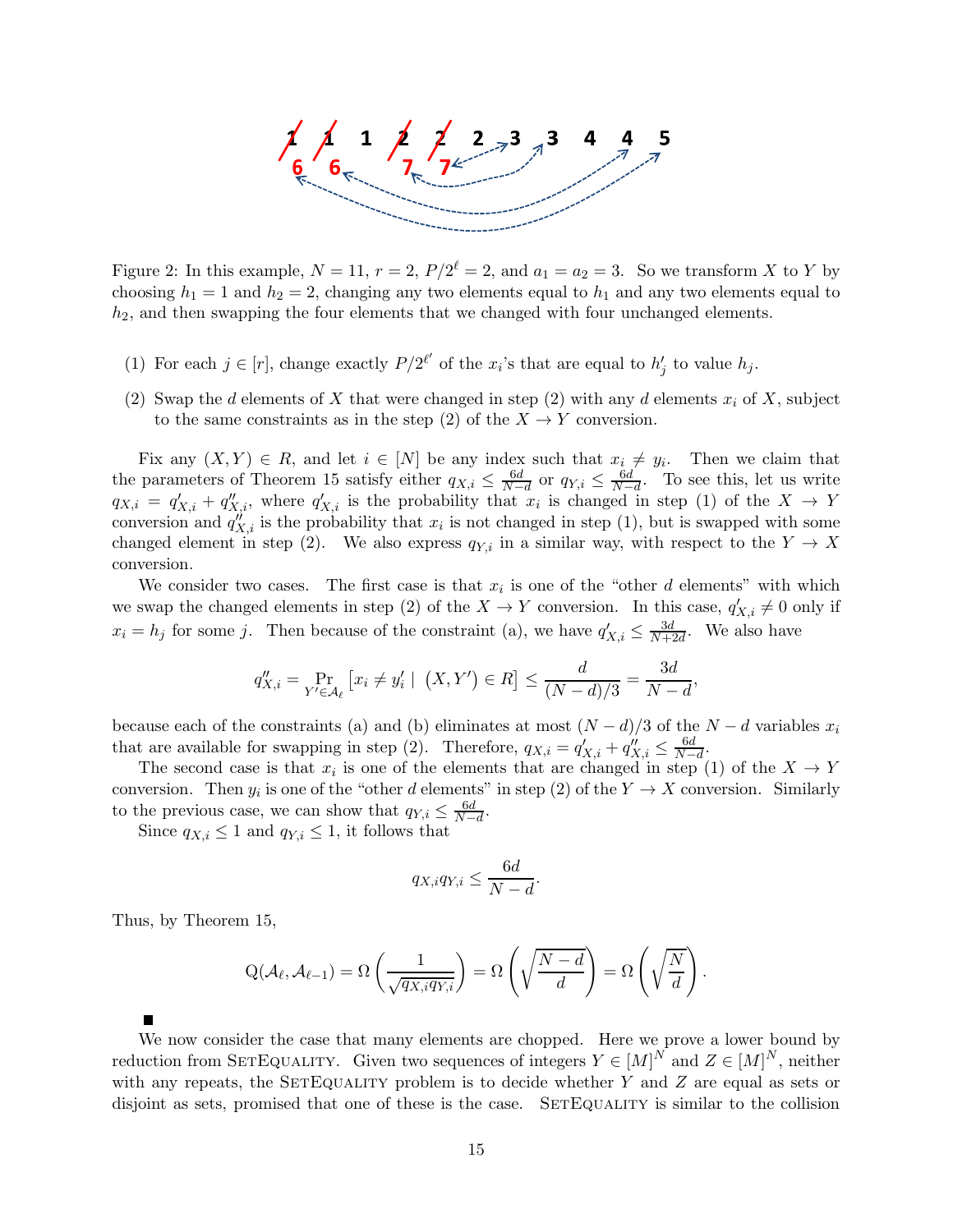problem studied by Aaronson and Shi [3], but it lacks permutation symmetry, making it harder to prove a lower bound by the polynomial method. By combining the collision lower bound with Ambainis's adversary method, Midrijanis [24] was nevertheless able to show that

$$
Q\left(SETEQUALITY\right) = \Omega\left(\left(\frac{N}{\log N}\right)^{1/5}\right).
$$

Very recently, and using different ideas, Zhandry [33] managed to improve Midrijanis's lower bound to the following:

**Theorem 17 (Zhandry [33])** Q (SETEQUALITY) =  $\Omega(N^{1/3})$ .

Theorem 17 is known to be tight, by the upper bound of Brassard, Høyer, and Tapp [13] mentioned in Section 1.1.

We will consider a modification of the SETEQUALITY problem, which we call 3SETEQUALITY. Here we are given three sequences of integers  $Y, Z, W \in [M]^N$ , none of which has any repeats. We are promised that Y and W are disjoint as sets, and that Z is equal either to Y or to W as a set. The task is to distinguish between those two cases.

### **Theorem 18** Q(3SETEQUALITY) =  $\Omega(N^{1/3})$ .

**Proof.** The theorem follows from Theorem 17 together with the following claim: if 3SETEQUALITY is solvable by a quantum algorithm  $A$  that uses  $T$  queries, then 3SETEQUALITY is solvable by a quantum algorithm that uses  $O(T)$  queries.

To show this, let  $Y, W$  be an instance of SETEQUALITY. We produce an instance of 3SETE $q$ UALITY by choosing  $Z$  to be either a randomly permuted version of Y or a randomly permuted version of W. We then run the algorithm for  $3SETEQUALITY$  on that instance. If Y and W are disjoint, then the promise of 3SETEQUALITY is satisfied and the algorithm will find whether we used Y or W to generate Z. If  $Y = W$ , then using Y and using W results in the same probability distribution for  $Z$ ; hence no algorithm will be able to guess whether we used  $Y$  or  $W$  with probability greater than  $1/2$ .

We now use Theorem 18 to prove another lower bound on  $Q(\mathcal{A}_{\ell}, \mathcal{A}_{\ell-1})$ .

**Lemma 19** Suppose  $\mathcal{A}_{\ell}$  was formed from  $\mathcal{A}_{\ell-1}$  by chopping r rows. Then  $Q(\mathcal{A}_{\ell}, \mathcal{A}_{\ell-1}) = \Omega(r^{1/3})$ .

**Proof.** We will show how to embed a 3SETEQUALITY instance of size r into the  $\mathcal{A}_{\ell}$  versus  $\mathcal{A}_{\ell-1}$ problem.

Let  $\mathcal{A}_{\ell-1} = (a_1, \ldots, a_u)$ . Also, let  $i(1), \ldots, i(r) \in [u]$  be the r rows that are chopped in going from  $\mathcal{A}_{\ell-1}$  to  $\mathcal{A}_{\ell}$ , let  $i'(1), \ldots, i'(r) \in [u]$  be the r rows that are augmented, and let  $j(1), \ldots, j(u-2r) \in [u]$  be the  $u-2r$  rows that are left unchanged. Recall that, in going from  $\mathcal{A}_{\ell-1}$  to  $\mathcal{A}_{\ell}$ , each row  $i(k)$  (or  $i'(k)$ ) is chopped or augmented by  $P/2^{\ell'}$  elements, where  $\ell' = \lceil \frac{\ell}{2} \rceil$  $\frac{\ell}{2}$ .

Now let  $Y = (y_1, \ldots, y_r)$ ,  $Z = (z_1, \ldots, z_r)$ ,  $W = (z_1, \ldots, z_r)$  be an instance of 3SETEQUALITY. Then we construct an input  $X \in [M]^N$  as follows. First, for each  $k \in [r]$ , set  $a_{i(k)} - P/2^{\ell'}$  of the  $x_i$ 's equal to  $y_k$ , set  $P/2^{\ell'}$  of the  $x_i$ 's equal to  $z_k$  and set  $a'_{i(k)}$  of the  $x_i$ 's equal to  $w_k$ . Next, let  $w_1, w_2, \ldots \in [M]$  be a list of numbers that are guaranteed not to be in  $Y \cup Z$ . Then for each  $k \in [u-2r]$ , set  $a_{j(k)}$  of the  $x_i$ 's equal to  $w_k$ .

It is easy to see that, if Y and Z are equal as sets, then X will have type  $\mathcal{A}_{\ell-1}$ , while if Z and W are equal as sets, then X will have type  $\mathcal{A}_{\ell}$ . So in deciding whether X belongs to  $\mathcal{A}_{\ell}$  or  $\mathcal{A}_{\ell-1}$ , we also decide whether  $Y = Z$  or  $Z = W$ . The lemma now follows from Theorem 18.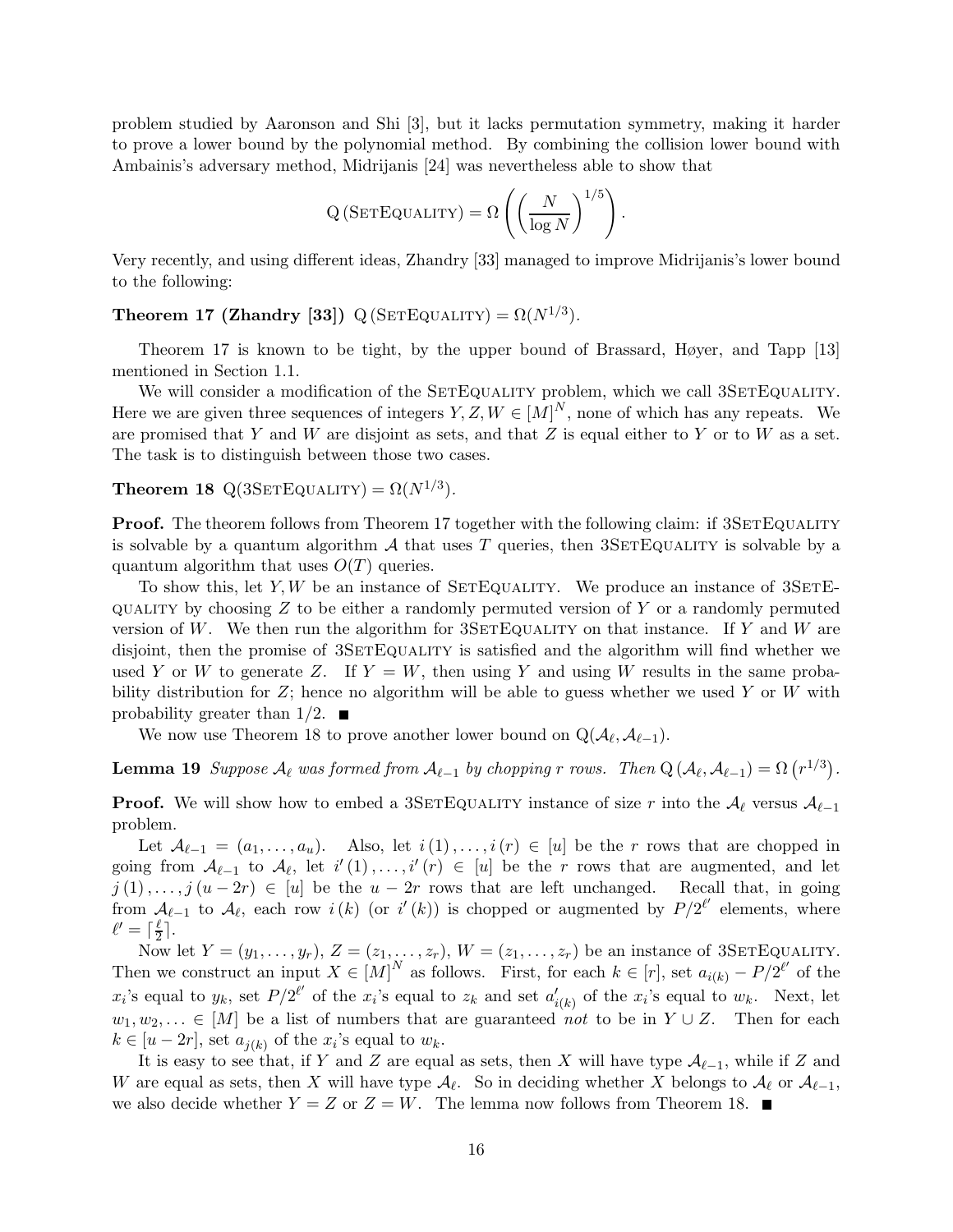### 2.4 Putting Everything Together

Let C be a quantum query algorithm that distinguishes  $A_0 = A^*$  from  $A_{2L} = B^*$ , and assume C is optimal: that is, it makes  $Q(A^*, B^*) \leq Q(f)$  queries. As mentioned earlier, we can assume that  $Pr[\mathcal{C} \text{ accepts } X]$  depends only on the type of X. Thus, let

$$
p_{\ell} := \Pr\left[\mathcal{C} \text{ accepts } X \in \mathcal{A}_{\ell}\right].
$$

Then by assumption,  $|p_0 - p_{2L}| \geq 1/3$ . Now let  $\beta_\ell := \frac{1}{10\ell^2}$ , and observe that  $\sum_{\ell=1}^\infty \beta_\ell < \frac{1}{6}$ . By the triangle inequality, it follows that there exists an  $\ell \in [2L]$  such that  $|p_{\ell} - p_{\ell-1}| \geq \beta_{\ell}$ . In other words, we get a Q(f)-query quantum algorithm that distinguishes  $A_{\ell}$  from  $A_{\ell-1}$  with bias  $\beta_{\ell}$ . By Proposition 13, this immediately implies

$$
Q(\mathcal{A}_{\ell}, \mathcal{A}_{\ell-1}) = O\left(\frac{Q(f)}{\beta_{\ell}}\right)
$$

or equivalently

$$
Q(f) = \Omega\left(\frac{Q(\mathcal{A}_{\ell}, \mathcal{A}_{\ell-1})}{\ell^2}\right).
$$

Now let  $d = ||\mathcal{A}_{\ell} - \mathcal{A}_{\ell-1}||$ , and suppose  $\mathcal{A}_{\ell}$  was produced from  $\mathcal{A}_{\ell-1}$  by chopping r rows. Then  $d = rP/2^{\ell'} \leq 2rN/2^{\ell'}$  where  $l' = \lceil \frac{\overline{l}}{2} \rceil$  $\frac{l}{2}$ . Combining Lemmas 16 and 19, we find that

$$
Q(\mathcal{A}_{\ell}, \mathcal{A}_{\ell-1}) = \Omega \left( \max \left\{ \sqrt{\frac{N}{d}}, r^{1/3} \right\} \right)
$$

$$
= \Omega \left( \sqrt{\frac{2^{\ell'}}{r}} + r^{1/3} \right)
$$

$$
= \Omega \left( 2^{\ell'/5} \right),
$$

since the minimum occurs when r is asymptotically  $2^{3\ell/5}$ . If  $\ell' \leq (\log_2 T) - 2$ , then combining Lemmas 16 and 14, we also have the lower bound

$$
Q(\mathcal{A}_{\ell}, \mathcal{A}_{\ell-1}) = \Omega\left(\sqrt{\frac{N}{4N/T^{c}}}\right) = \Omega(\sqrt{T^{c}}).
$$

Hence

$$
\mathcal{Q}(f) = \begin{cases} \Omega\left(\frac{\sqrt{T^c}}{\ell^2}\right) & \text{if } \ell' \le (\log_2 T) - 2\\ \Omega\left(2^{\ell'/5}\right) & \text{if } \ell' > (\log_2 T) - 2. \end{cases}
$$

Let us now make the choice  $c = 2/5$ , so that we get a lower bound of

$$
Q(f) = \Omega\left(\frac{T^{1/5}}{\log^2 T}\right)
$$

in either case. Hence  $T = O(Q(f)^5 \log^{10} Q(f))$ . By Lemma 12:

$$
R(f) = O(T^{1+c} \log T)
$$
  
= 
$$
O(T^{7/5} \log T)
$$
  
= 
$$
O(Q(f)^{7} \log^{15} Q(f)).
$$

This completes the proof of Theorem 5.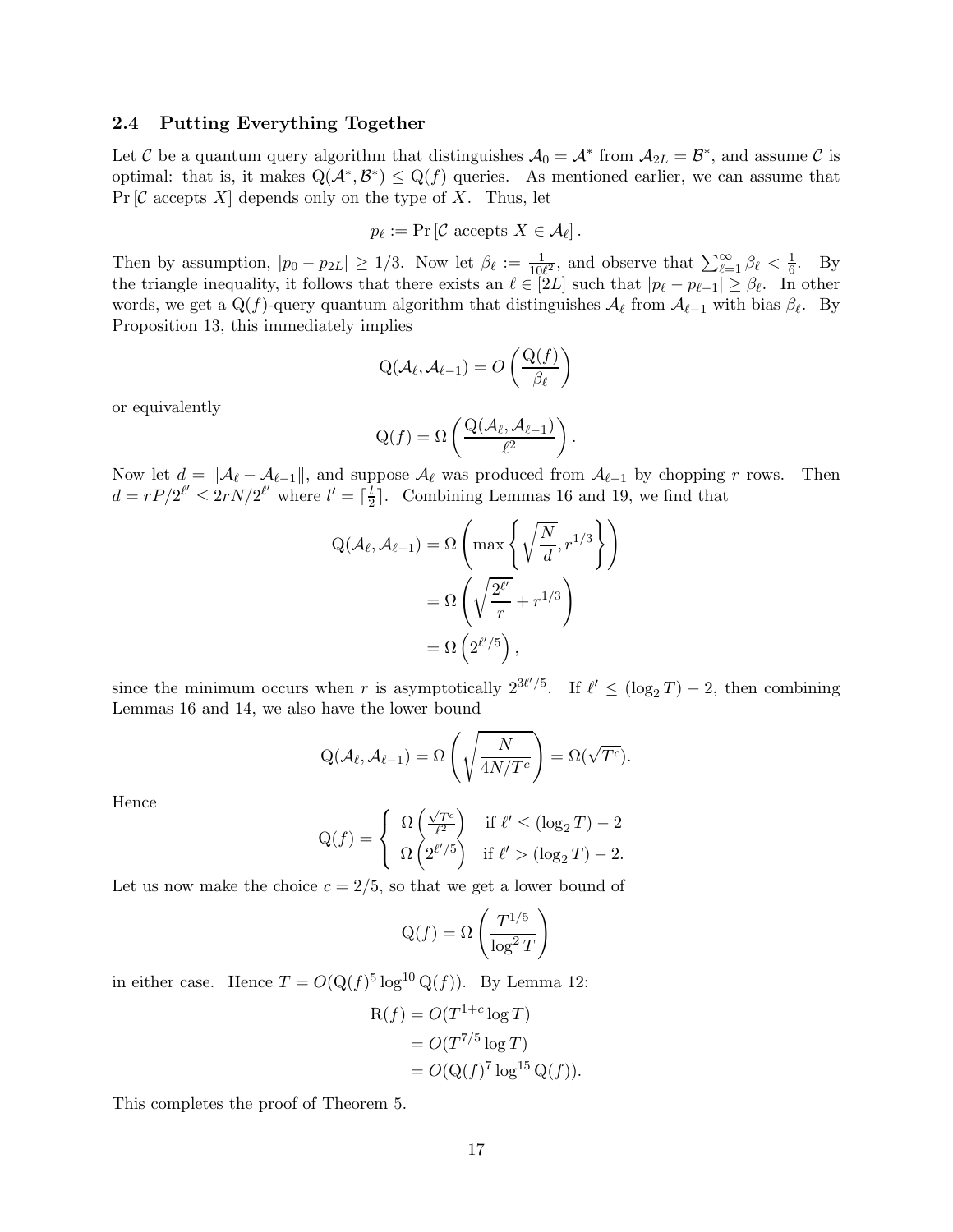# 3 Quantum Lower Bounds Under The Uniform Distribution

In this section, we consider the problems of  $P \stackrel{?}{=} BQP$  relative to a random oracle, and of simulating a T-query quantum algorithm on *most* inputs using  $T^{O(1)}$  classical queries. We show that these problems are connected to a fundamental conjecture about influences in low-degree polynomials.

Recall Conjecture 6, which said that *bounded polynomials have influential variables*: that is, for every degree-d polynomial  $p : \mathbb{R}^N \to \mathbb{R}$  such that  $0 \leq p(X) \leq 1$  for all  $X \in \{0,1\}^N$ , there exists an  $i \in [N]$  such that  $\text{Inf}_i[p] \geq (\text{Var}[p]/d)^{O(1)}$ , where

$$
\text{Inf}_i [p] := \mathop{\mathbf{E}}_{X \in \{0,1\}^N} [(p(X) - p(X^i))^2],
$$
  

$$
\text{Var}[p] := \mathop{\mathbf{E}}_{X \in \{0,1\}^N} [(p(X) - \mathop{\mathbf{E}}[p])^2].
$$

We will show that Conjecture 6 has several powerful consequences for quantum complexity theory. As a first step, let

$$
\mathrm{Inf}\left[p\right] := \sum_{i=1}^{N} \mathrm{Inf}_i\left[p\right]
$$

be the *total influence* of p. Then we have the following bound, versions of which have long been known in the analysis of Boolean functions community, $\delta$  but which we prove for completeness.

**Lemma 20 (folklore)** Let  $p : \mathbb{R}^N \to \mathbb{R}$  be a degree-d real polynomial such that  $0 \leq p(X) \leq 1$  for all  $X \in \{0,1\}^N$ . Then Inf  $[p] \leq d$ .

**Proof.** Let q be the analogue of  $p$  in the Fourier representation:

$$
q(x_1,...,x_N) := 1 - 2p\left(\frac{1-x_1}{2},\ldots,\frac{1-x_N}{2}\right).
$$

Clearly  $\deg(q) = \deg(p) = d$  and  $-1 \leq q(X) \leq 1$  for all  $X \in \{1, -1\}^N$ . Also, defining  $X^i$  to be  $X \in \{1, -1\}^N$  with  $x_i$  negated, and

Inf<sub>i</sub> [q] := 
$$
\frac{1}{4} \mathop{\mathbb{E}}_{X \in \{1,-1\}^N} [(q(X) - q(X^i))^2],
$$

we have  $\text{Inf}_i [q] = \text{Inf}_i [p].$ 

Note that we can express  $q$  as

$$
q(X) = \sum_{S \subseteq [N] \; : \; |S| \le d} \alpha_S \chi_S(X),
$$

where  $\alpha_S \in \mathbb{R}$  and  $\chi_S(X) := \prod_{i \in S} x_i$  is the Fourier character corresponding to the set S. Furthermore, by Parseval's identity,

$$
\sum_{|S| \le d} \alpha_S^2 = \frac{1}{2^N} \sum_{X \in \{1, -1\}^N} q(X)^2 \le 1.
$$

<sup>8</sup>For example, Shi [28] proved the bound for the special case of Boolean functions, and generalizing his proof to arbitrary bounded functions is straightforward.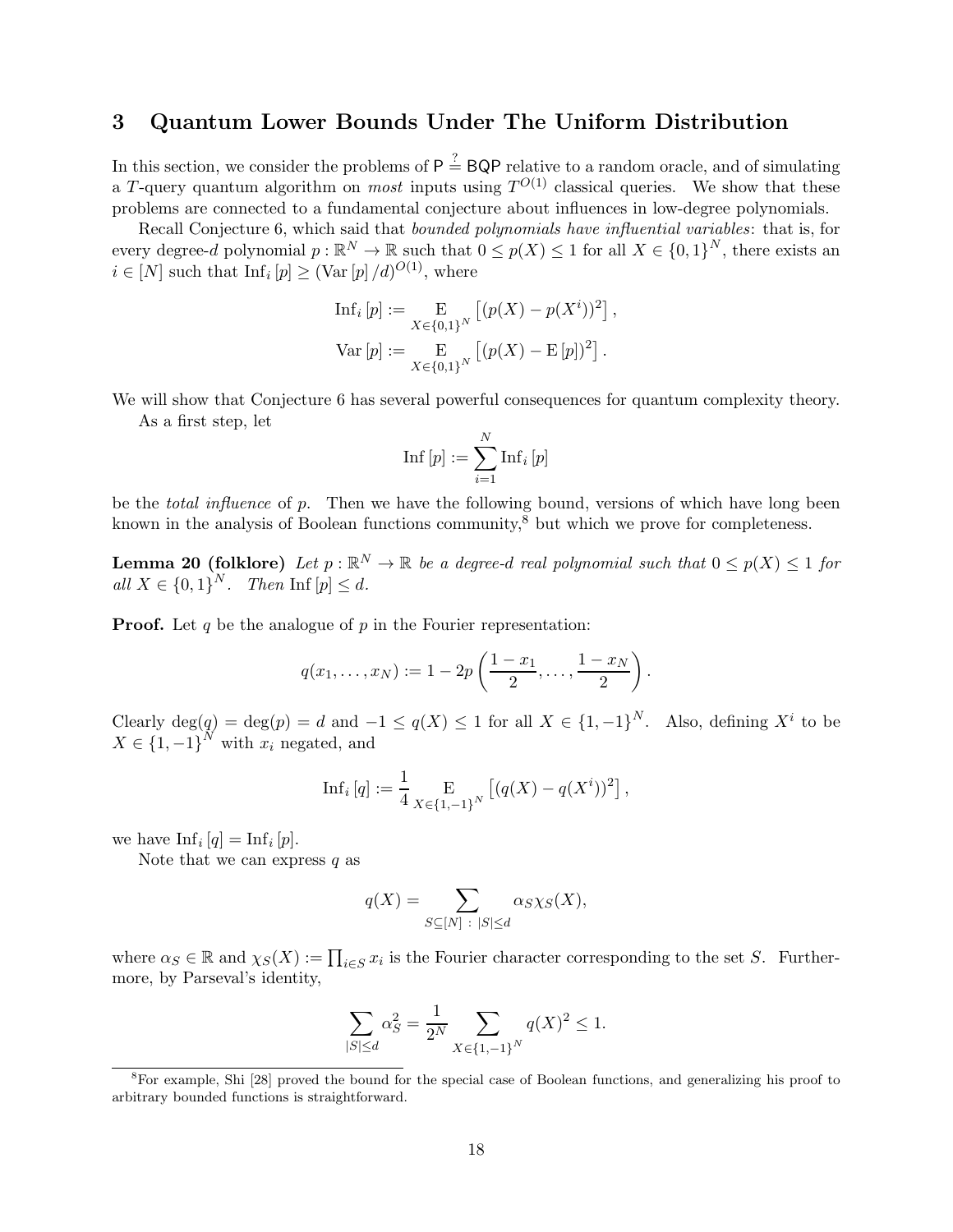Now, in the Fourier representation, it is known that

$$
\mathrm{Inf}_i\left[q\right] = \sum_{|S| \le d \; : \; i \in S} \alpha_S^2.
$$

Hence

$$
\text{Inf } [p] = \text{Inf } [q] = \sum_{i \in [N]} \sum_{|S| \le d} \sum_{i \in S} \alpha_S^2 = \sum_{|S| \le d} \sum_{i \in S} \alpha_S^2 = \sum_{|S| \le d} |S| \alpha_S^2 \le d \sum_{|S| \le d} \alpha_S^2 \le d
$$

as claimed.

We also need the following lemma of Beals et al. [8].

Lemma 21 (Beals et al.) Suppose a quantum algorithm Q makes T queries to a Boolean input  $X \in \{0,1\}^N$ . Then Q's acceptance probability is a real multilinear polynomial  $p(X)$ , of degree at most 2T.

### 3.1 Consequences of Our Influence Conjecture

We now prove our first consequence of Conjecture 6: namely, that it implies the folklore Conjecture 4.

**Theorem 22** Suppose Conjecture 6 holds, and let  $\varepsilon, \delta > 0$ . Then given any quantum algorithm  $Q$  that makes  $T$  queries to a Boolean input  $X$ , there exists a deterministic classical algorithm that makes  $\text{poly}(T, 1/\varepsilon, 1/\delta)$  queries, and that approximates Q's acceptance probability to within an additive constant  $\varepsilon$  on a  $1-\delta$  fraction of inputs.

**Proof.** Let  $p(X)$  be the probability that Q accepts input  $X = (x_1, \ldots, x_N)$ . Then Lemma 21 says that p is a real polynomial of degree at most  $2T$ . Assume Conjecture 6. Then for every such p, there exists an index *i* satisfying  $\text{Inf}_i[p] \geq w(\text{Var}[p]/T)$ , for some fixed polynomial w. Under that assumption, we give a classical algorithm C that makes  $poly(T, 1/\varepsilon, 1/\delta)$  queries to the  $x_i$ 's, and that approximates  $p(X)$  on most inputs X. In what follows, assume  $X \in \{0,1\}^N$  is uniformly random.

set 
$$
p_0 := p
$$
\nfor  $j := 0, 1, 2, \ldots$ :\n if  $\text{Var}[p_j] \leq \varepsilon^2 \delta/2$ \n output  $E_{Y \in \{0,1\}^{N-j}}[p_j(Y)]$  as approximation for  $p(X)$  and halt\n else\n find an  $i \in [N-j]$  such that  $\text{Inf}_i[p_j] > w(\varepsilon^2 \delta/2T)$ \n query  $x_i$ , and let  $p_{j+1} : \mathbb{R}^{N-j} \to \mathbb{R}$  be the polynomial\n induced by the answer

When C halts, by assumption  $\text{Var}[p_j] \leq \varepsilon^2 \delta/2$ . By Markov's inequality, this implies

$$
\Pr_{X \in \{0,1\}^{N-j}}[|p_j(X) - \mathrm{E}[p_j]| > \varepsilon] < \frac{\delta}{2},
$$

meaning that when C halts, it succeeds with probability at least  $1 - \delta/2$ .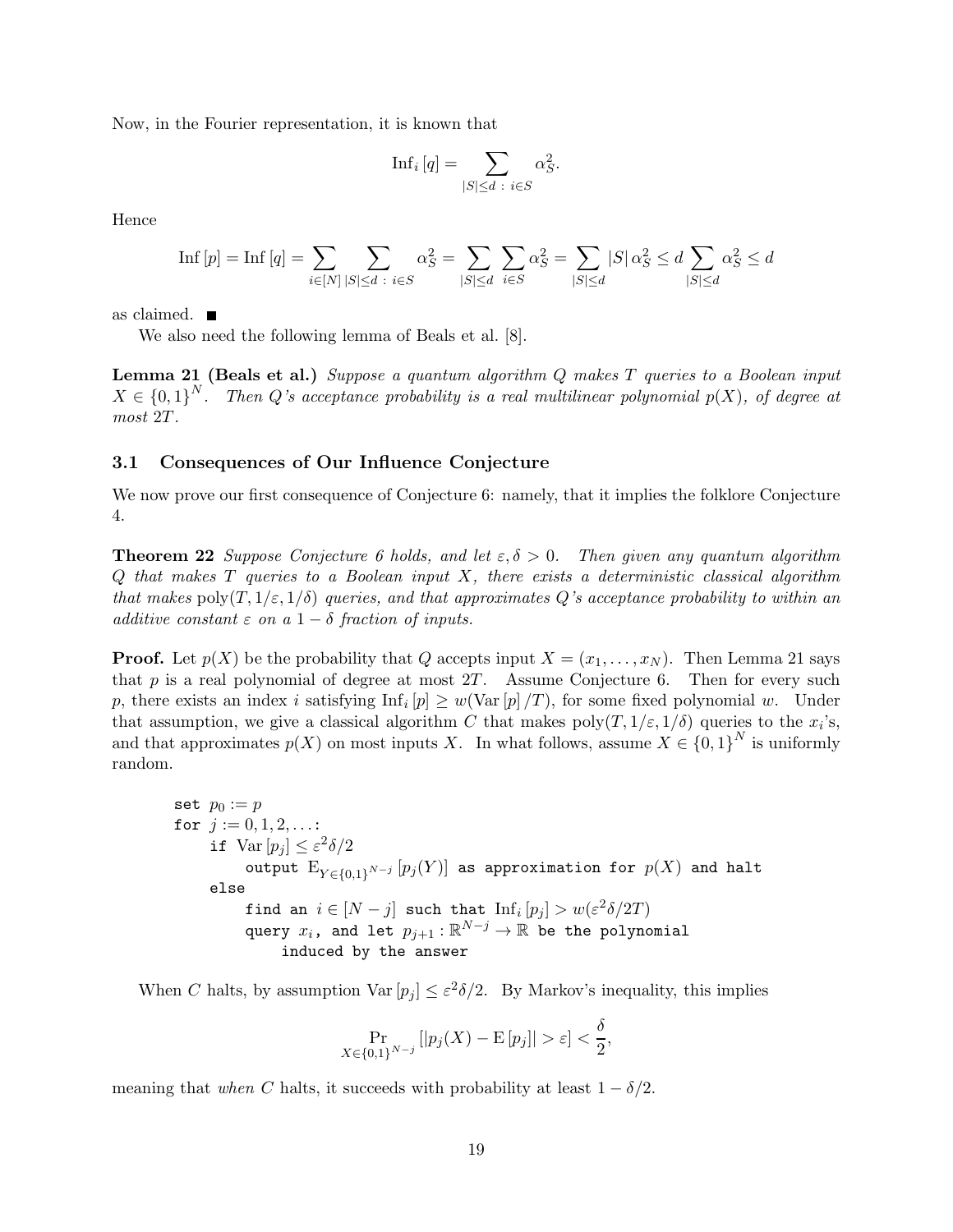On the other hand, suppose  $\text{Var}[p_j] > \varepsilon^2 \delta/2$ . Then by Conjecture 6, there exists an index  $i^* \in [N]$  such that

$$
\mathrm{Inf}_{i^*} \left[ p_j \right] \geq w \left( \frac{\mathrm{Var} \left[ p_j \right]}{T} \right) \geq w \left( \frac{\varepsilon^2 \delta}{2T} \right)
$$

.

Thus, suppose we query  $x_{i^*}$ . Since X is uniformly random,  $x_{i^*}$  will be 0 or 1 with equal probability, even conditioned on the results of all previous queries. So after the query, our new polynomial  $p_{j+1}$  will satisfy

$$
\Pr[p_{j+1} = p_{j|x_{i^*}=0}] = \Pr[p_{j+1} = p_{j|x_{i^*}=1}] = \frac{1}{2},
$$

where  $p_{j|x_{i}*}=0$  and  $p_{j|x_{i}*}=1$  are the polynomials on  $N-j-1$  variables obtained from  $p_{j}$  by restricting  $x_{i^*}$  to 0 or 1 respectively. Therefore

$$
\begin{aligned}\n\mathbf{E}_{x_i^* \in \{0,1\}} \left[ \text{Inf} \left[ p_{j+1} \right] \right] &= \frac{1}{2} \left( \text{Inf} \left[ p_{j|x_i^*=0} \right] + \text{Inf} \left[ p_{j|x_i^*=1} \right] \right) \\
&= \frac{1}{2} \left( \sum_{i \neq i^*} \text{Inf}_i \left[ p_{j|x_i^*=0} \right] + \sum_{i \neq i^*} \text{Inf}_i \left[ p_{j|x_i^*=1} \right] \right) \\
&= \sum_{i \neq i^*} \text{Inf}_i \left[ p_j \right] \\
&= \text{Inf} \left[ p_j \right] - \text{Inf}_{i^*} \left[ p_j \right] \\
&\leq \text{Inf} \left[ p_j \right] - w \left( \frac{\varepsilon^2 \delta}{2T} \right).\n\end{aligned}
$$

By linearity of expectation, this imples that for all  $j$ ,

$$
\mathop{\rm E}_{X \in \{0,1\}^N} [\text{Inf}\left[p_j\right]] \le \text{Inf}\left[p_0\right] - jw\left(\frac{\varepsilon^2 \delta}{2T}\right)
$$

But recall from Lemma 20 that

$$
Inf[p_0] \le \deg(p_0) \le 2T.
$$

It follows that C halts after an expected number of iterations that is at most

$$
\frac{\inf [p_0]}{w(\varepsilon^2 \delta / 2T)} \le \frac{2T}{w(\varepsilon^2 \delta / 2T)}
$$

.

Thus, by Markov's inequality, the probability (over X) that C has not halted after  $\frac{4T}{\delta \cdot w(\varepsilon^2 \delta/2T)}$ iterations is at most  $\delta/2$ . Hence by the union bound, the probability over X that C fails is at most  $\delta/2 + \delta/2 = \delta$ . Since each iteration queries exactly one variable and

$$
\frac{4T}{\delta \cdot w(\varepsilon^2 \delta/2T)} = \text{poly}(T, 1/\varepsilon, 1/\delta),
$$

this completes the proof.  $\blacksquare$ 

An immediate corollary is the following:

**Corollary 23** Suppose Conjecture 6 holds. Then  $D_{\varepsilon+\delta}(f) \leq (Q_{\varepsilon}(f)/\delta)^{O(1)}$  for all Boolean functions f and all  $\varepsilon, \delta > 0$ .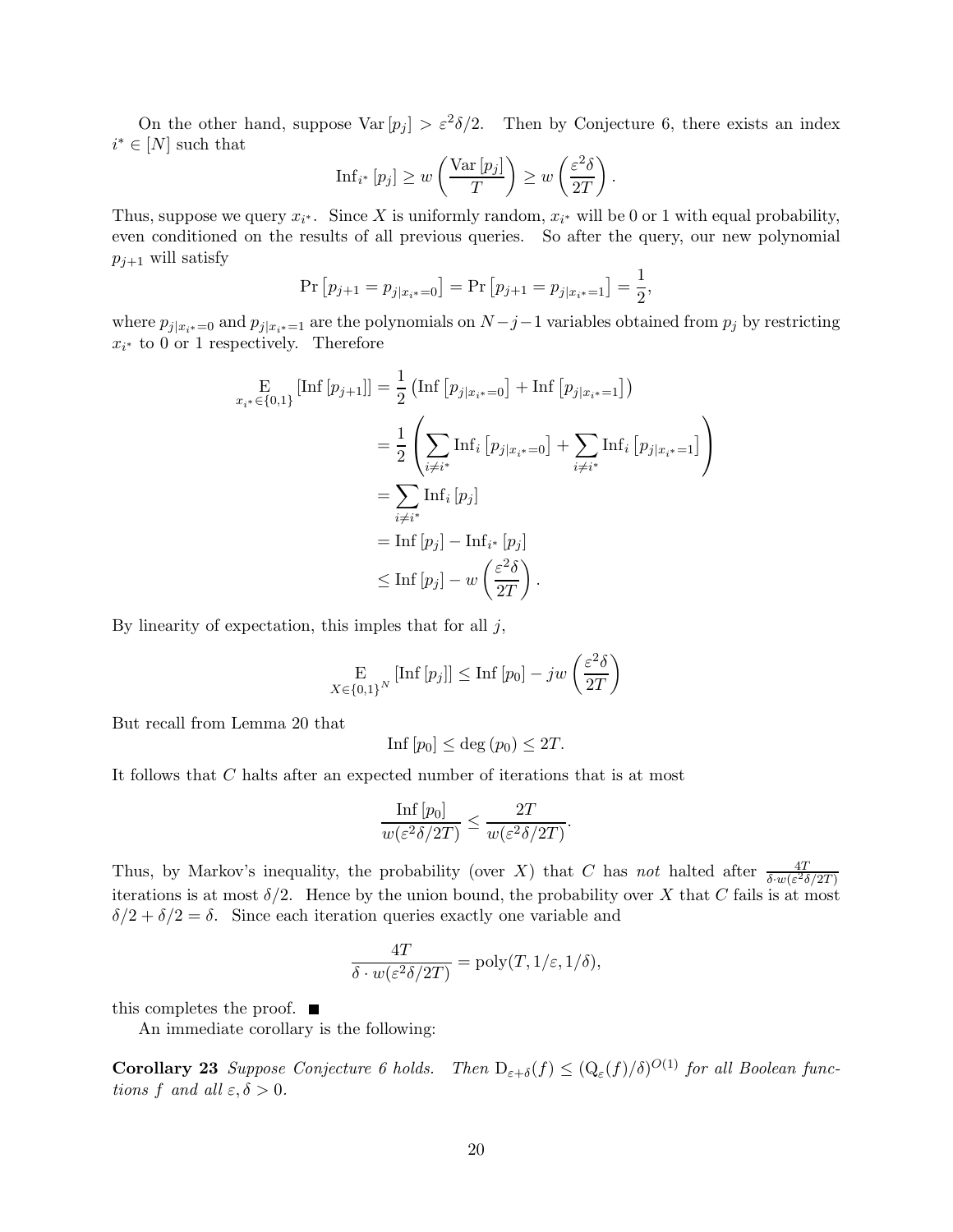**Proof.** Let Q be a quantum algorithm that evaluates  $f(X)$ , with bounded error, on a  $1-\varepsilon$  fraction of inputs  $X \in \{0,1\}^N$ . Let  $p(X) := \Pr[Q \text{ accepts } X]$ . Now run the classical simulation algorithm C from Theorem 22, to obtain an estimate  $\widetilde{p}(X)$  of  $p(X)$  such that

$$
\Pr_{X \in \{0,1\}^N} \left[ |\widetilde{p}(X) - p(X)| \le \frac{1}{10} \right] \ge 1 - \delta.
$$

Output  $f(X) = 1$  if  $\widetilde{p}(X) \geq \frac{1}{2}$  $\frac{1}{2}$  and  $f(X) = 0$  otherwise. By the theorem, this requires  $poly(T, 1/\delta)$ queries to X, and by the union bound it successfully computes  $f(X)$  on at least a  $1-\varepsilon-\delta$  fraction of inputs  $X$ .  $\blacksquare$ 

We also get the following complexity-theoretic consequence:

**Theorem 24** Suppose Conjecture 6 holds. Then  $P = P^{\#P}$  implies  $BQP^A \subset \text{AvgP}^A$  with probability 1 for a random oracle A.

**Proof.** Let Q be a polynomial-time quantum Turing machine that queries an oracle A, and assume Q decides some language  $L \in \mathsf{BQP}^A$  with bounded error. Given an input  $x \in \{0,1\}^n$ , let  $p_x(A) := \Pr\left[Q^A(x) \text{ accepts}\right]$ . Then clearly  $p_x(A)$  depends only on some finite prefix B of A, of size  $N = 2^{\text{poly}(n)}$ . Furthermore, Lemma 21 implies that  $p_x$  is a polynomial in the bits of B, of degree at most  $poly(n)$ .

Assume Conjecture 6 as well as  $P = P^{\#P}$ . Then we claim that there exists a deterministic polynomial-time algorithm C such that for all  $Q$  and  $x \in \{0,1\}^n$ ,

$$
\Pr_{A} \left[ |\widetilde{p}_x(A) - p_x(A)| > \frac{1}{10} \right] < \frac{1}{n^3},\tag{3}
$$

where  $\tilde{p}_x(A)$  is the output of C given input x and oracle A. This C is essentially just the algorithm from Theorem 22. The key point is that we can implement C using not only  $poly(n)$  queries to A, but also  $poly(n)$  computation steps.

To prove the claim, let M be any of the  $2^{poly(n)}$  monomials in the polynomial  $p_j$  from Theorem 22, and let  $\alpha_M$  be the coefficient of M. Then notice that  $\alpha_M$  can be computed to poly(n) bits of precision in  $P^{\#P}$ , by the same techniques used to show  $BQP \subseteq P^{\#P}$  [11]. Therefore the expectation

$$
\mathop{\mathbf{E}}_{Y \in \{0,1\}^{N-j}} [p_j(Y)] = \sum_{M} \frac{\alpha_M}{2^{|M|}}
$$

can be computed in  $P^{\#P}$  as well. The other two quantities that arise in the algorithm—Var  $[p_j]$ and Inf<sub>i</sub>  $[p_j]$ —can also be computed in  $P^{\#P}$ , since they are simply sums of squares of differences of  $p_j(X)$ 's. This means that finding an i such that  $\text{Inf}_i[p_j] > w(\varepsilon^2 \delta/T)$  is in  $\text{NP}^{\#P}$ . But under the assumption that  $P = P^{\#P}$ , we have  $P = NP^{\#P}$  as well. Therefore all of the computations needed to implement C take polynomial time.

Now let  $\delta_n(A)$  be the fraction of inputs  $x \in \{0,1\}^n$  such that  $|\widetilde{p}_x(A) - p_x(A)| > \frac{1}{10}$ . Then by (3) together with Markov's inequality,

$$
\Pr_{A}\left[\delta_n(A) > \frac{1}{n}\right] < \frac{1}{n^2}.
$$

Since  $\sum_{n=1}^{\infty} \frac{1}{n^2}$  converges, it follows that  $\delta_n(A) \leq \frac{1}{n}$  $\frac{1}{n}$  for all but finitely many values of *n*, with probability 1 over A. Assuming this occurs, we can simply hardwire the behavior of  $Q$  on the remaining n's into our classical simulation procedure C. Hence  $L \in \mathsf{AvgP}^A$ .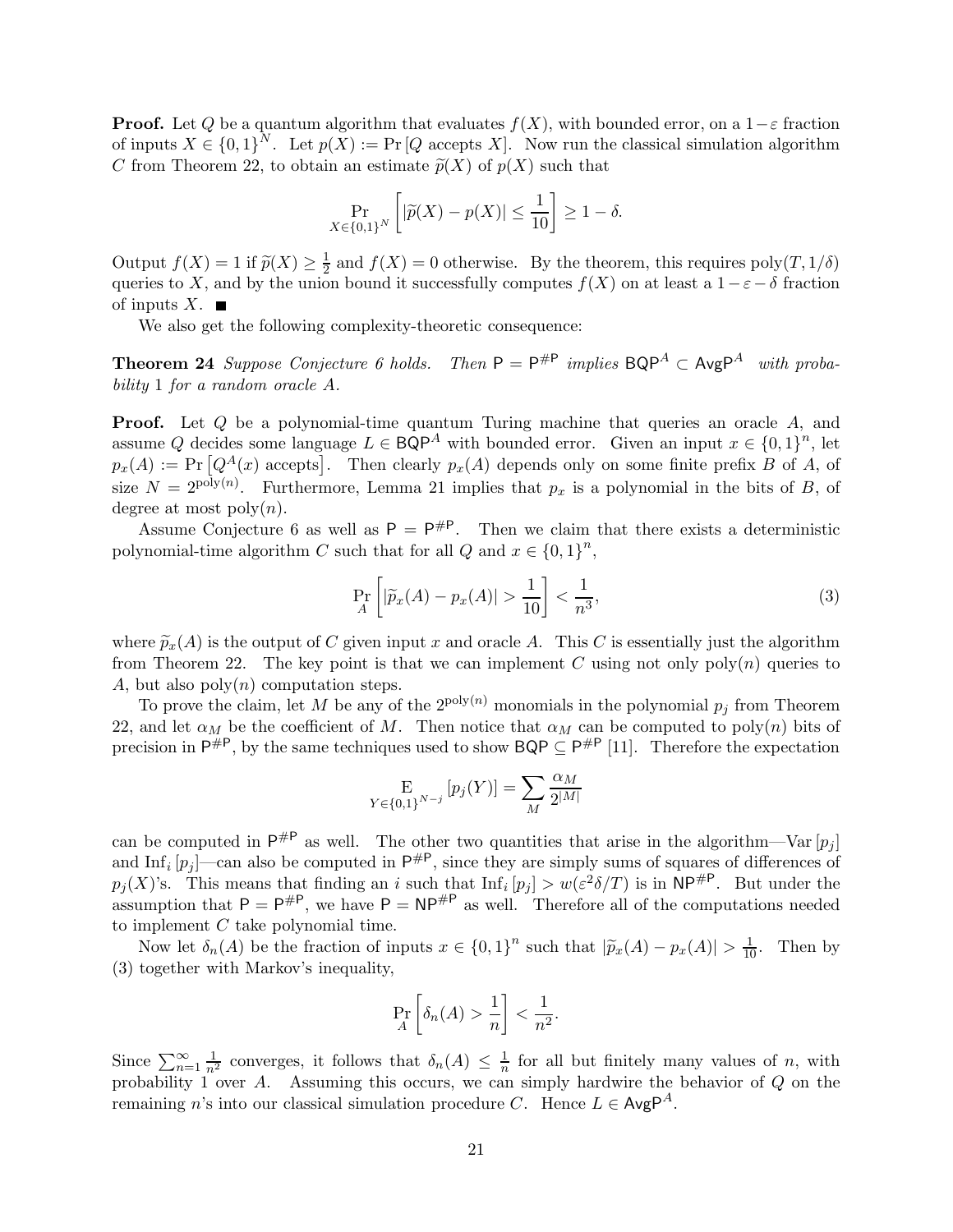Since the number of BQP<sup>A</sup> languages is countable, the above implies that  $L \in \mathsf{AvgP}^A$  for every  $L \in \mathsf{BQP}^A$  simultaneously (that is,  $\mathsf{BQP}^A \subset \mathsf{AvgP}^A$ ) with probability 1 over A. ■

As a side note, suppose we had an extremely strong variant of Conjecture 6, one that implied something like

$$
\Pr_{A}\left[|\widetilde{p}_x(A) - p_x(A)| > \frac{1}{10}\right] < \frac{1}{\exp(n)}.
$$

in place of (3). Then we could eliminate the need for  $\text{AvgP}$  in Theorem 24, and show that  $\text{P} = \text{P}^{\#P}$ implies  $P^A = BQP^A$  with probability 1 for a random oracle A.

#### 3.2 Unconditional Results

We conclude this section with some unconditional results. These results will use Theorem 9 of Dinur et al. [18]: that for every degree-d polynomial  $p : \mathbb{R}^N \to \mathbb{R}$  such that  $0 \leq p(X) \leq 1$  for all  $X \in \{0,1\}^N$ , there exists a polynomial  $\tilde{p}$  depending on at most  $2^{O(d)} / \varepsilon^2$  variables such that  $\|\widetilde{p} - p\|_2^2 \leq \varepsilon$ , where

$$
||p||_2^2 := \mathop{\bf E}_{X \in \{0,1\}^N} [p(X)^2].
$$

Theorem 9 has the following simple corollary.

**Corollary 25** Suppose a quantum algorithm Q makes T queries to a Boolean input  $X \in \{0,1\}^N$ . Then for all  $\alpha, \delta > 0$ , we can approximate Q's acceptance probability to within an additive constant  $\alpha$ , on a 1 –  $\delta$  fraction of inputs, by making  $\frac{2^{O(T)}}{\alpha^4 \delta^4}$  $\frac{\partial O(1)}{\partial \alpha^4 \delta^4}$  deterministic classical queries to X. (Indeed, the classical queries are nonadaptive.)

**Proof.** Let  $p(X) := \Pr[Q \text{ accepts } X]$ . Then p is a degree-2T real polynomial by Lemma 21. Hence, by Theorem 9, there exists a polynomial  $\tilde{p}$ , depending on  $K = \frac{2^{O(T)}}{\alpha^4 \delta^4}$  $\frac{\alpha^{4}\delta^{4}}{\alpha^{4}\delta^{4}}$  variables  $x_{i_1}, \ldots, x_{i_K}$ , such that

$$
\mathop{\rm E}_{X \in \{0,1\}^N} \left[ (\widetilde{p}(X) - p(X))^2 \right] \le \alpha^2 \delta^2.
$$

By the Cauchy-Schwarz inequality, then,

$$
\mathop{\rm E}_{X \in \{0,1\}^N} [|\widetilde{p}(X) - p(X)|] \le \alpha \delta,
$$

so by Markov's inequality

$$
\Pr_{X \in \{0,1\}^N} \left[ |\widetilde{p}(X) - p(X)| > \alpha \right] < \delta.
$$

Thus, our algorithm is simply to query  $x_{i_1}, \ldots, x_{i_K}$ , and then output  $\widetilde{p}(X)$  as our estimate for  $p(X)$ .

 $\blacksquare$ 

Likewise:

**Corollary 26**  $D_{\varepsilon+\delta}(f) \leq 2^{O(Q_{\varepsilon}(f))}/\delta^4$  for all Boolean functions f and all  $\varepsilon, \delta > 0$ .

**Proof.** Set  $\alpha$  to any constant less than 1/6, then use the algorithm of Corollary 25 to simulate the ε-approximate quantum algorithm for f. Output  $f(X) = 1$  if  $\tilde{p}(X) \ge \frac{1}{2}$  and  $f(X) = 0$  otherwise.

Given an oracle A, let  $BQP^{A[log]}$  be the class of languages decidable by a BQP machine able to make  $O(\log n)$  queries to A. Also, let  $AvgP_{\parallel}^A$  be the class of languages decidable, with probability  $1 - o(1)$  over  $x \in \{0,1\}^n$ , by a P machine able to make poly $(n)$  parallel (nonadaptive) queries to A. Then we get the following unconditional variant of Theorem 24.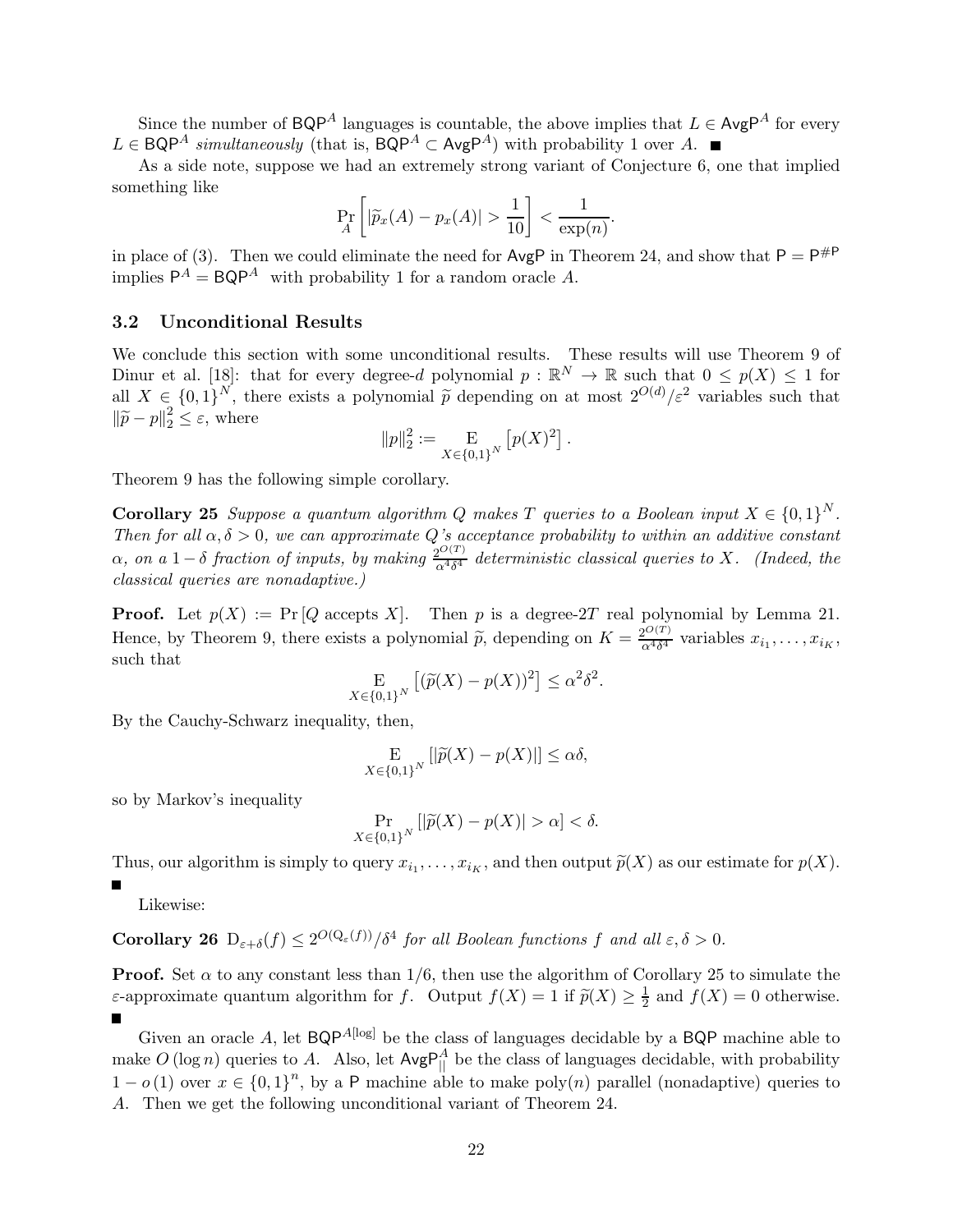**Theorem 27** Suppose  $P = P^{\#P}$ . Then  $BQP^{A[log]} \subset AvgP_{||}^A$  with probability 1 for a random oracle A.

**Proof.** The proof is essentially the same as that of Theorem 24, except that we use Corollary 25 in place of Conjecture 6. In the proof of Corollary 25, observe that the condition

$$
\mathop{\rm E}_{X \in \{0,1\}^N} [|\widetilde{p}(X) - p(X)|] \le \alpha \delta
$$

implies

$$
\underset{X \in \{0,1\}^N}{\mathcal{E}}\left[|p_{\mu}(X) - p(X)|\right] \le \alpha \delta \tag{4}
$$

as well, where  $p_{\mu}(X)$  equals the mean of  $p(Y)$  over all inputs Y that agree with X on  $x_{i_1}, \ldots, x_{i_K}$ . Thus, given a quantum algorithm that makes  $T$  queries to an oracle string, the computational problem that we need to solve boils down to finding a subset of the oracle bits  $x_{i_1}, \ldots, x_{i_K}$  such that  $K = \frac{2^{O(T)}}{2^{4\delta^4}}$  $\frac{\partial^{\mathcal{Q}(1)}}{\partial \mathcal{A}\delta^4}$  and (4) holds. Just like in Theorem 24, this problem is solvable in the counting hierarchy  $\overrightarrow{CH} = P^{\#P} \cup P^{\#P^{\#P}} \cup \cdots$ . So if we assume  $P = P^{\#P}$ , then it is also solvable in P.

In Theorem 24, the conclusion we got was  $\mathsf{BQP}^A \subset \mathsf{AvgP}^A$  with probability 1 for a random oracle A. In our case, the number of classical queries K is exponential (rather than polynomial) in the number of quantum queries T, so we only get  $BQP^{A[log]} \subset \text{AvgP}^A$ . On the other hand, since the classical queries are nonadaptive, we can strengthen the conclusion to  $BQP^{A[log]} \subset AvgP_{\parallel}^A$ .

## 4 Open Problems

It would be nice to improve the  $R(f) = O(Q(f)^{7})$  polylog  $Q(f)$  bound for all symmetric problems. As mentioned earlier, we conjecture that the right answer is  $R(f) = O(Q(f)^2)$ . In trying to improve our lower bound, it seems best to avoid the use of SETEQUALITY. After all, it is a curious feature of our proof that, to get a lower bound for symmetric problems, we need to reduce from the *non*-symmetric SETEQUALITY problem!

Another problem is to remove the assumption  $M \geq N$  in our lower bound for symmetric problems. Experience with related problems strongly suggests that this can be done, but one Experience with related problems strongly suggests that this can be done, but one might need to replace our chopping procedure by something different.

We also conjecture that  $R(f) \leq Q(f)^{O(1)}$  for all partial functions f that are symmetric only under permuting the inputs (and not necessarily the outputs). Proving this seems to require a new approach. Another problem, in a similar spirit, is whether  $R(f) \leq Q(f)^{O(1)}$  for all partial functions  $f: S \to \{0,1\}$  such that S (i.e., the promise on inputs) is symmetric, but f itself need not be symmetric.

It would be interesting to reprove the  $R(f) \leq Q(f)^{O(1)}$  bound using only the polynomial method, and not the adversary method. Or, to rephrase this as a purely classical question: for all  $X = (x_1, \ldots, x_N)$  in  $[M]^N$ , let  $B_X$  be the  $N \times M$  matrix whose  $(i, j)^{th}$  entry is 1 if  $x_i = j$  and 0 otherwise. Then given a set  $S \subseteq [M]^N$  and a function  $f : S \to \{0,1\}$ , let  $\widetilde{\deg}(f)$  be the minimum degree of a real polynomial  $p : \mathbb{R}^{MN} \to \mathbb{R}$  such that

- (i)  $0 \le p(B_X) \le 1$  for all  $X \in [M]^N$ , and
- (ii)  $|p(B_X) f(X)| \le \frac{1}{3}$  for all  $X \in S$ .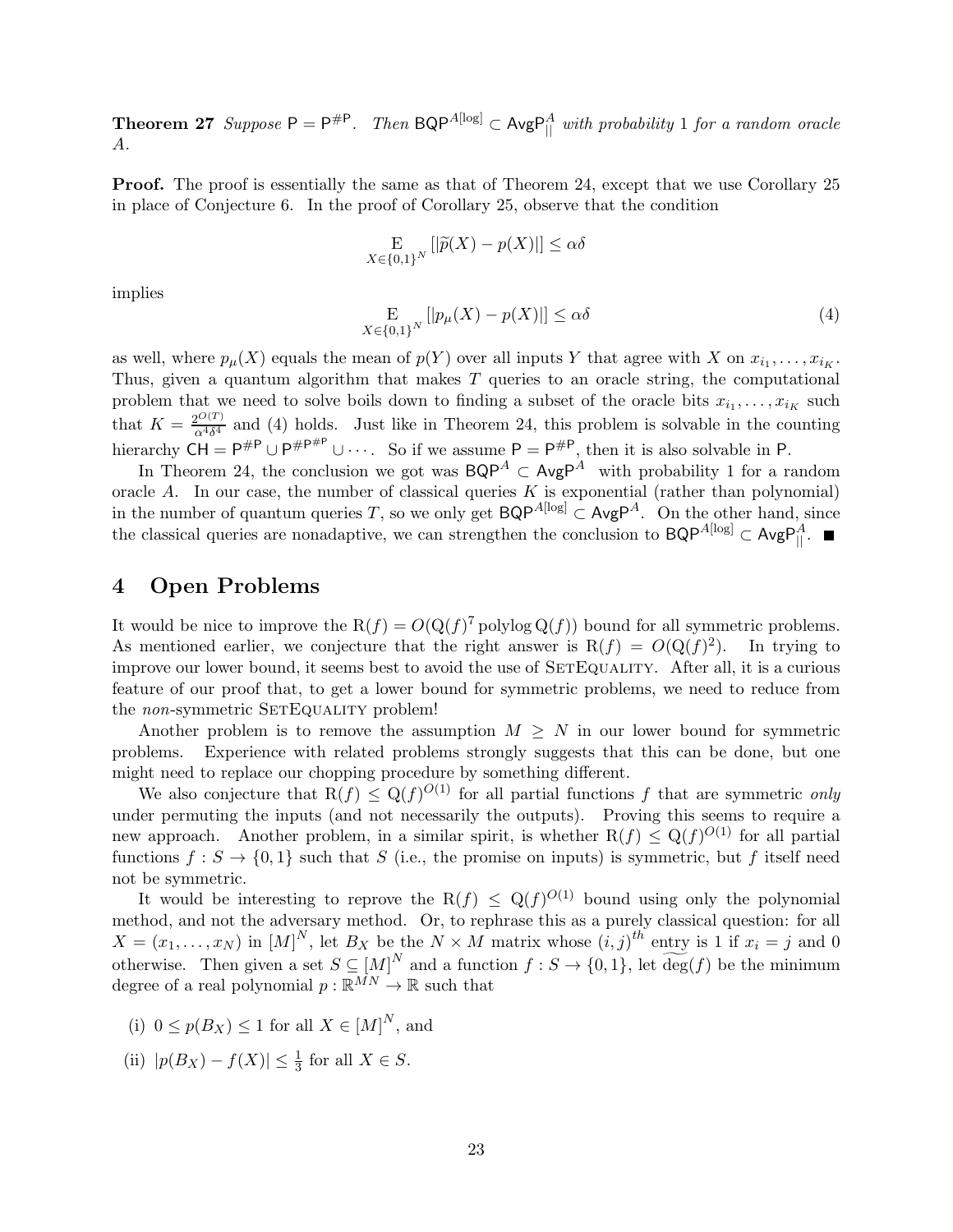Then is it the case that  $R(f) \leq \deg(f)^{O(1)}$  for all permutation-invariant functions f?

On the random oracle side, the obvious problem is to prove Conjecture 6—thereby establishing that  $D_{\varepsilon}(f)$  and  $Q_{\delta}(f)$  are polynomially related, and all the other consequences shown in Section 3. Alternatively, one could look for some technique that was tailored to polynomials p that arise as the acceptance probabilities of quantum algorithms. In this way, one could conceivably solve  $D_{\varepsilon}(f)$  versus  $Q_{\delta}(f)$  and the other quantum problems, without settling the general conjecture about bounded polynomials.

## 5 Acknowledgments

We thank Aleksandrs Belovs, Andy Drucker, Ryan O'Donnell, and Ronald de Wolf for helpful discussions; Mark Zhandry for taking up our challenge to improve the lower bound on Q (SETEQUALITY) to the optimal  $\Omega(N^{1/3})$ ; and Dana Moshkovitz for suggesting a proof of Lemma 34. We especially thank Artūrs Bačkurs, Jānis Iraids, the attendees of the quantum computing reading group at the University of Latvia, and the anonymous reviewers for their feedback, and for catching some errors in earlier versions of this paper.

# References

- [1] S. Aaronson. Quantum lower bound for the collision problem. In Proc. ACM STOC, pages 635–642, 2002. quant-ph/0111102.
- [2] S. Aaronson. BQP and the polynomial hierarchy. In Proc. ACM STOC, 2010. arXiv:0910.4698.
- [3] S. Aaronson and Y. Shi. Quantum lower bounds for the collision and the element distinctness problems. J. ACM, 51(4):595–605, 2004.
- [4] D. Aharonov, V. Jones, and Z. Landau. A polynomial quantum algorithm for approximating the Jones polynomial. In Proc. ACM STOC, pages 427–436, 2006. quant-ph/0511096.
- [5] A. Ambainis. Quantum lower bounds by quantum arguments. J. Comput. Sys. Sci., 64:750– 767, 2002. Earlier version in ACM STOC 2000. quant-ph/0002066.
- [6] A. Ambainis and R. de Wolf. Average-case quantum query complexity. In Proc. Intl. Symp. on Theoretical Aspects of Computer Science (STACS), pages 133–144, 2000. quant-ph/9904079.
- [7] A. Bačkurs and M. Bavarian. On the sum of L1 influences. arXiv:1302.4625, ECCC TR13-039. 2013.
- [8] R. Beals, H. Buhrman, R. Cleve, M. Mosca, and R. de Wolf. Quantum lower bounds by polynomials. J. ACM, 48(4):778–797, 2001. Earlier version in IEEE FOCS 1998, pp. 352-361. quant-ph/9802049.
- [9] J. N. de Beaudrap, R. Cleve, and J. Watrous. Sharp quantum versus classical query complexity separations. Algorithmica, 34(4):449–461, 2002. quant-ph/0011065.
- [10] C. Bennett, E. Bernstein, G. Brassard, and U. Vazirani. Strengths and weaknesses of quantum computing. SIAM J. Comput., 26(5):1510–1523, 1997. quant-ph/9701001.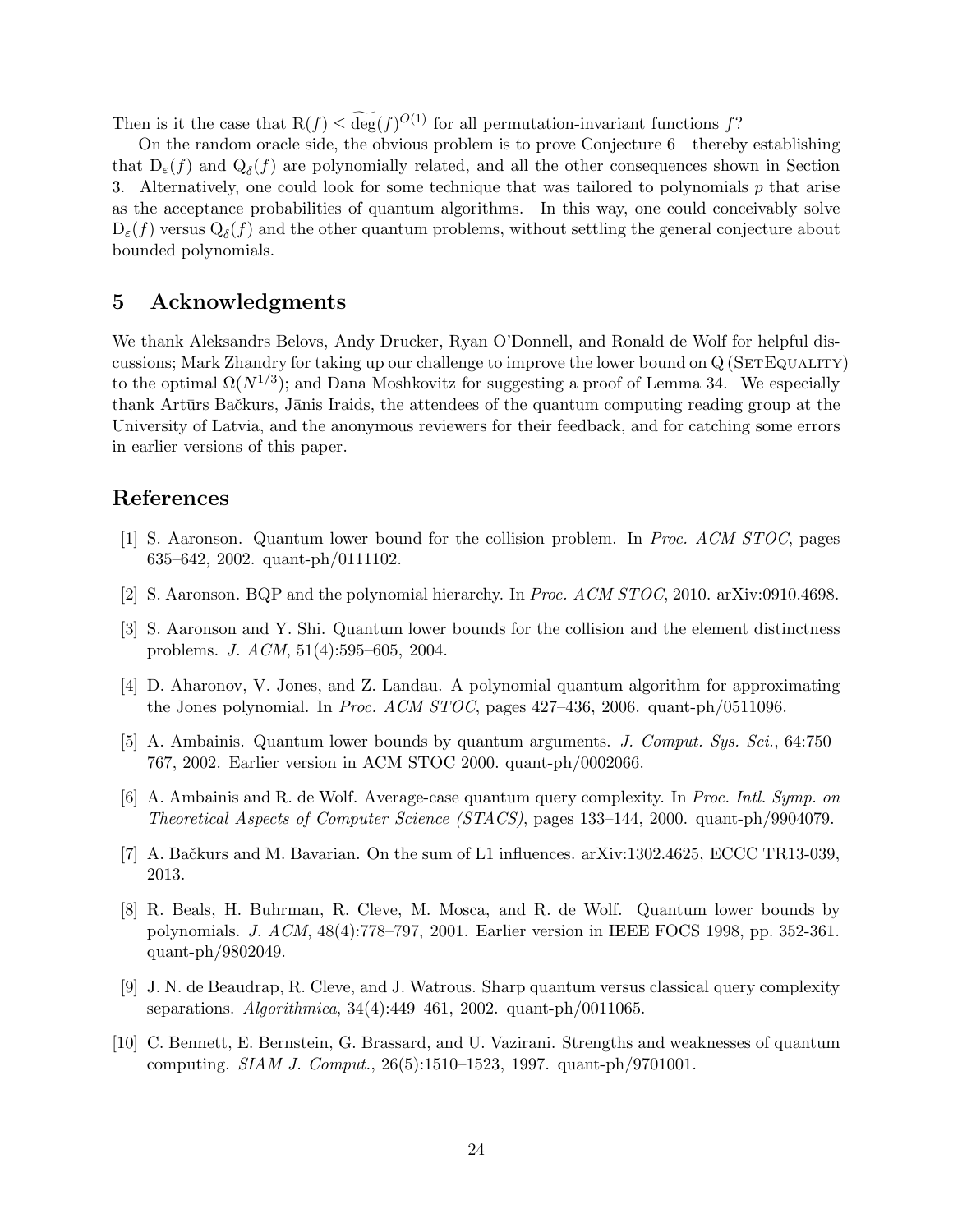- [11] E. Bernstein and U. Vazirani. Quantum complexity theory. SIAM J. Comput., 26(5):1411– 1473, 1997. First appeared in ACM STOC 1993.
- [12] G. Brassard, P. Høyer, M. Mosca, and A. Tapp. Quantum amplitude amplification and estimation. In S. J. Lomonaco and H. E. Brandt, editors, Quantum Computation and Information, Contemporary Mathematics Series. AMS, 2002. quant-ph/0005055.
- [13] G. Brassard, P. Høyer, and A. Tapp. Quantum algorithm for the collision problem. ACM SIGACT News, 28:14–19, 1997. quant-ph/9705002.
- [14] H. Buhrman, L. Fortnow, I. Newman, and H. Röhrig. Quantum property testing. SIAM J. Comput., 37(5):1387–1400, 2008. Previous version in SODA'2003. quant-ph/0201117.
- [15] H. Buhrman and R. de Wolf. Complexity measures and decision tree complexity: a survey. Theoretical Comput. Sci., 288:21–43, 2002.
- [16] W. van Dam, S. Hallgren, and L. Ip. Quantum algorithms for some hidden shift problems. SIAM J. Comput., 36(3):763–778, 2006. Conference version in SODA 2003. quant-ph/0211140.
- [17] D. Deutsch and R. Jozsa. Rapid solution of problems by quantum computation. Proc. Roy. Soc. London, A439:553–558, 1992.
- [18] I. Dinur, E. Friedgut, G. Kindler, and R. O'Donnell. On the Fourier tails of bounded functions over the discrete cube. In Proc. ACM STOC, pages 437–446, 2006.
- [19] L. Fortnow and J. Rogers. Complexity limitations on quantum computation. J. Comput. Sys. Sci., 59(2):240–252, 1999. cs.CC/9811023.
- [20] L. K. Grover. A fast quantum mechanical algorithm for database search. In Proc. ACM STOC, pages 212–219, 1996. quant-ph/9605043.
- [21] A. Harrow, A. Hassidim, and S. Lloyd. Quantum algorithm for solving linear systems of equations. Phys. Rev. Lett., 15(150502), 2009. arXiv:0811.3171.
- [22] E. Hemaspaandra, L. A. Hemaspaandra, and M. Zimand. Almost-everywhere superiority for quantum polynomial time. *Information and Computation*,  $175(2)$ :171–181, 2002. quantph/9910033.
- [23] J. Kahn, M. Saks, and C. Smyth. A dual version of Reimer's inequality and a proof of Rudich's conjecture. In Proc. IEEE Conference on Computational Complexity, pages 98–103, 2000.
- [24] G. Midrijanis. A polynomial quantum query lower bound for the set equality problem. In Proc. Intl. Colloquium on Automata, Languages, and Programming (ICALP), pages 996–1005, 2004. quant-ph/0401073.
- [25] A. Montanaro. Some applications of hypercontractive inequalities in quantum information theory. J. Math. Phys., 53(122206), 2012. arXiv:1208.0161.
- [26] R. O'Donnell, M. E. Saks, O. Schramm, and R. A. Servedio. Every decision tree has an influential variable. In Proc. IEEE FOCS, pages 31–39, 2005.
- [27] R. Paturi. On the degree of polynomials that approximate symmetric Boolean functions. In Proc. ACM STOC, pages 468–474, 1992.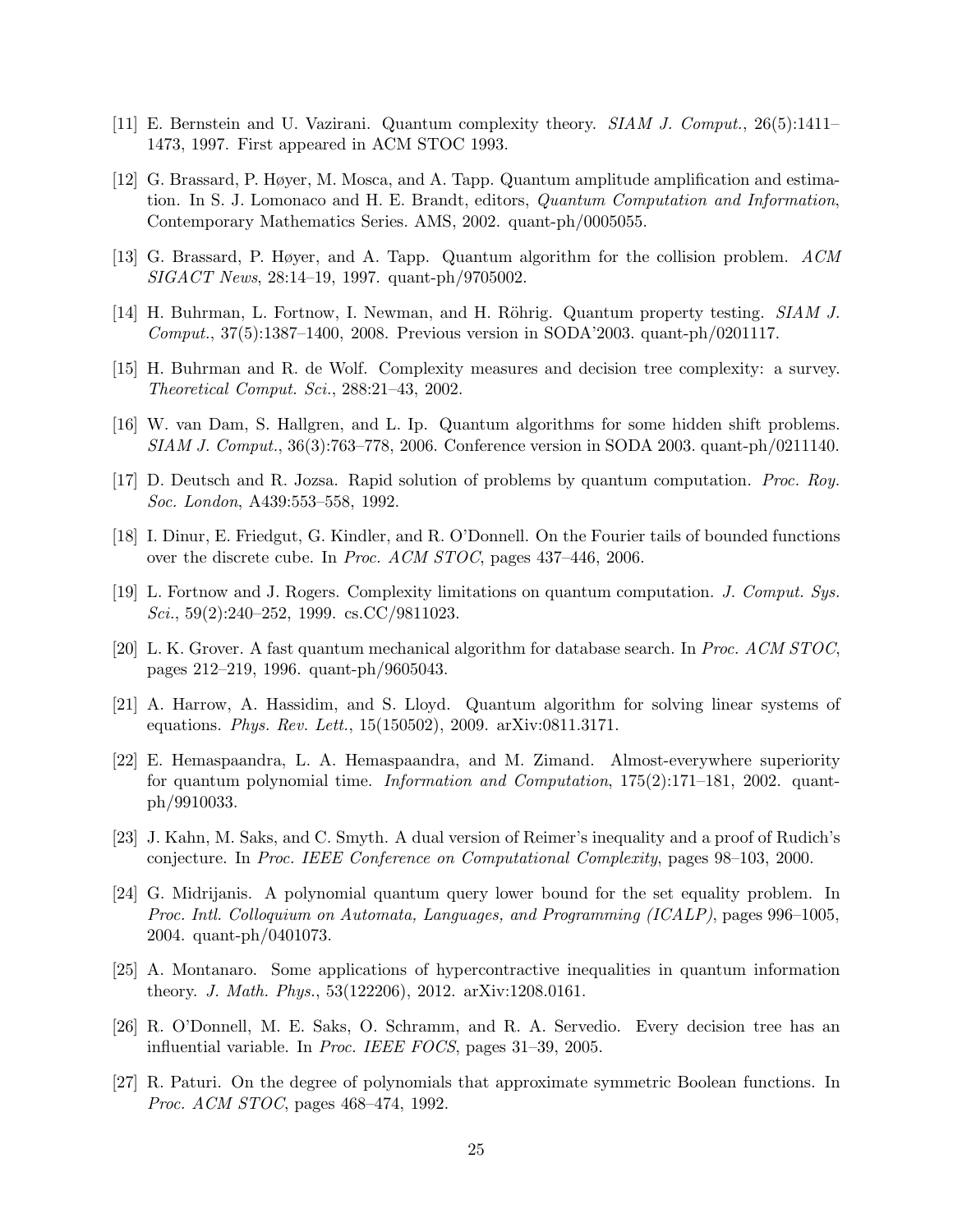- [28] Y. Shi. Lower bounds of quantum black-box complexity and degree of approximating polynomials by influence of Boolean variables. *Inform. Proc. Lett.*, 75(1-2):79–83, 2000. quantph/9904107.
- [29] P. W. Shor. Polynomial-time algorithms for prime factorization and discrete logarithms on a quantum computer. SIAM J. Comput., 26(5):1484–1509, 1997. Earlier version in IEEE FOCS 1994. quant-ph/9508027.
- [30] D. Simon. On the power of quantum computation. In Proc. IEEE FOCS, pages 116–123, 1994.
- [31] C. D. Smyth. Reimer's inequality and Tardos' conjecture. In Proc. ACM STOC, pages 218– 221, 2002.
- [32] H. Yuen. A quantum lower bound for distinguishing random functions from random permutations. arXiv:1310.2885, 2013.
- [33] M. Zhandry. A note on the quantum collision problem for random functions. arXiv:1312.1027, 2013.

### 6 Appendix: The Boolean Case

Given a partial Boolean function  $f: \{0,1\}^N \to \{0,1,*\}$ , call f symmetric if  $f(X)$  depends only on the Hamming weight  $|X| := x_1 + \cdots + x_N$ . For completeness, in this appendix we prove the following basic fact:

**Theorem 28** R(f) =  $O(Q(f)^2)$  for every partial symmetric Boolean function f.

For total symmetric Boolean functions, Theorem 28 was already shown by Beals et al. [8], using an approximation theory result of Paturi [27]. Indeed, in the total case one even has  $D(f) = O(Q(f)^2)$ . So the new twist is just that f can be partial.

Abusing notation, let  $f(k) \in \{0,1,*\}$  be the value of f on all inputs of Hamming weight k (where as usual, ∗ means 'undefined'). Then we have the following quantum lower bound:

**Lemma 29** Suppose that  $f(a) = 0$  and  $f(b) = 1$  or vice versa, where  $a < b$  and  $a \le N/2$ . Then  $Q(f) = \Omega\left(\frac{\sqrt{bN}}{b-a}\right)$  $_{b-a}$  $\big)$  .

Proof. This follows from a straightforward application of Ambainis's adversary theorem (Theorem 15). Specifically, let  $A, B \subseteq \{0,1\}^N$  be the sets of all strings of Hamming weights a and b respectively, and for all  $X \in A$  and  $Y \in B$ , put  $(X, Y) \in R$  if and only if  $X \preceq Y$  (that is,  $x_i \leq y_i$ ) for all  $i \in [N]$ . Then

$$
Q(f) = \Omega \left( \sqrt{\frac{N-a}{b-a} \cdot \frac{b}{b-a}} \right) = \Omega \left( \frac{\sqrt{bN}}{b-a} \right).
$$

Alternatively, this lemma can be proved using the approximation theory result of Paturi [27], following Beals et al.  $[8]$ .

In particular, if we set  $\beta := \frac{b}{N}$  and  $\varepsilon := \frac{b-a}{N}$ , then  $Q(f) = \Omega(\sqrt{\beta}/\varepsilon)$ . On the other hand, we also have the following randomized upper bound, which follows from a Chernoff bound (similar to Lemma 11):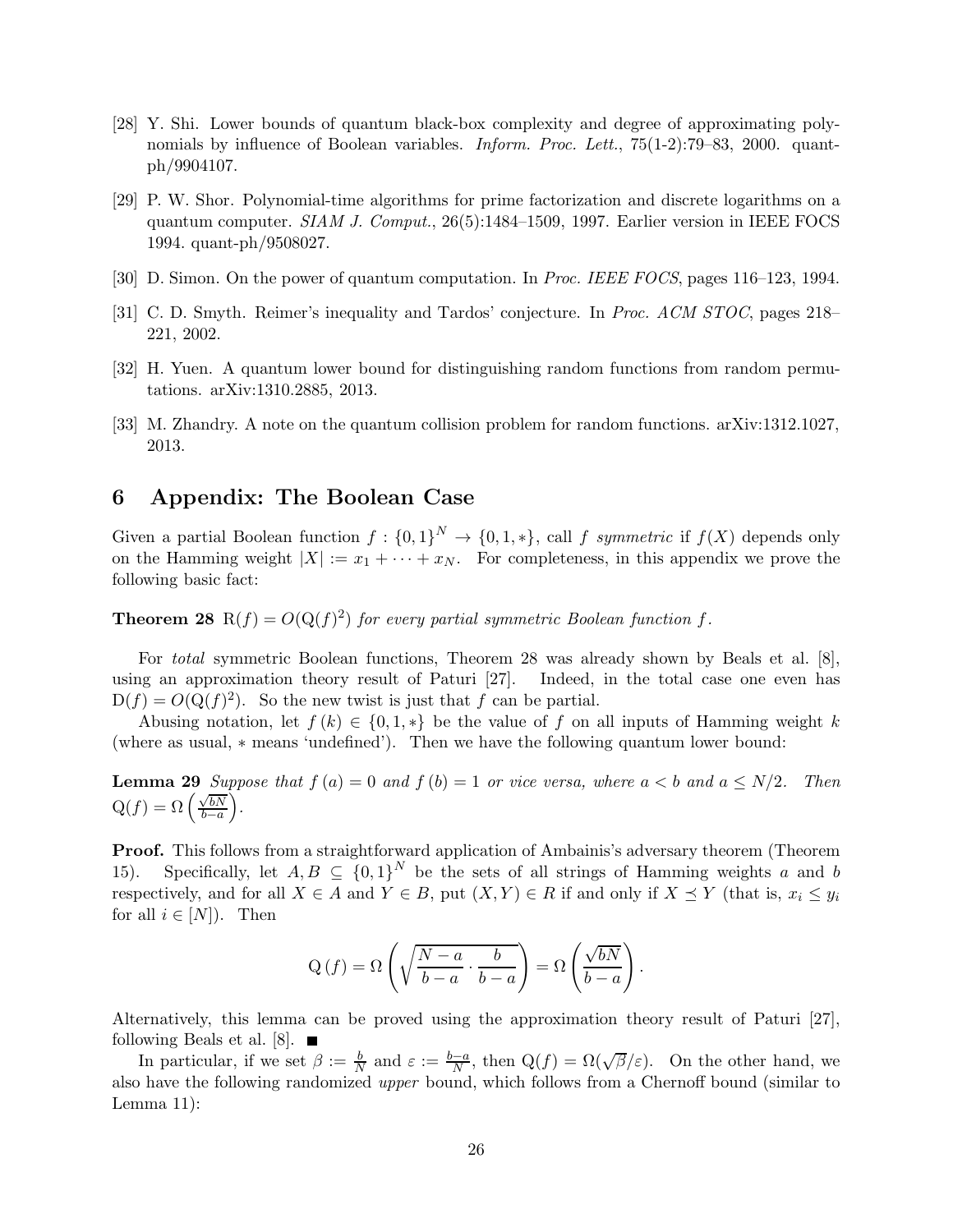**Lemma 30** Assume  $\beta > \varepsilon > 0$ . By making  $O(\beta/\varepsilon^2)$  queries to an N-bit string X, a classical sampling algorithm can estimate the fraction  $\beta := |X|/N$  of 1 bits to within an additive error  $\pm \varepsilon/3$ , with success probability at least 2/3.

Thus, assume the function  $f$  is non-constant, and let

$$
\gamma := \max_{f(a)=0, f(b)=1} \frac{\sqrt{bN}}{b-a}.\tag{5}
$$

Assume without loss of generality that the maximum of (5) is achieved when  $a < b$  and  $a \le N/2$ , if necessary by applying the transformations  $f(X) \to 1-f(X)$  and  $f(X) \to f(N-X)$ . Now consider the following randomized algorithm to evaluate f, which makes  $T := O(\gamma^2)$  queries:

Choose indices  $i_1, \ldots, i_T \in [N]$  uniformly at random with replacement Query  $x_{i_1}, \ldots, x_{i_T}$ Set  $k := \frac{N}{T}(x_{i_1} + \cdots + x_{i_T})$ If there exists a  $b \in \{0, ..., N\}$  such that  $f(b) = 1$  and  $|k - b| \leq \frac{\sqrt{bN}}{3\gamma}$  $3\gamma$ output  $f(X) = 1$ Otherwise output  $f(X) = 0$ 

By Lemma 30, the above algorithm succeeds with probability at least  $2/3$ , provided we choose T suitably large. Hence  $R(f) = O(\gamma^2)$ . On the other hand, Lemma 29 implies that  $Q(f) = \Omega(\gamma)$ . Hence  $R(f) = O(Q(f)^2)$ , completing the proof of Theorem 28.

## 7 Appendix: 1-Norm versus 2-Norm

As mentioned in Section 1.3, in the original version of this paper we stated Conjecture 6, and all our results assuming it, in terms of  $L_1$ -influences rather than  $L_2$ -influences. Subsequently, Arturs Bačkurs discovered a gap in our  $L_1$ -based argument. In recent work, Bačkurs and Bavarian [7] managed to fill the gap, allowing our  $L_1$ -based argument to proceed. Still, the *simplest* fix for the problem Bačkurs uncovered is just to switch from  $L_1$ -influences to  $L_2$ -influences, so that is what we did in Section 3 (and in our current statement of Conjecture 6).

Fortunately, it turns out that the  $L_1$  and  $L_2$  versions of Conjecture 6 are *equivalent*, so making this change does not even involve changing our conjecture. For completeness, in this appendix we prove the equivalence of the  $L_1$  and  $L_2$  versions of Conjecture 6.

As usual, let  $p: \{0,1\}^N \to [0,1]$  be a real polynomial, let  $X \in \{0,1\}^N$ , and let  $X^i$  denote X with the *i*<sup>th</sup> bit flipped. Then the  $L_1$ -variance Vr [p] of p and the  $L_1$ -influence Inf<sub>i</sub> [p] of the *i*<sup>th</sup> variable  $x_i$  are defined as follows:

$$
\operatorname{Vr}[p] := \mathop{\mathbf{E}}_{X \in \{0,1\}^N} [|p(X) - \mathop{\mathbf{E}}[p]]],
$$
  

$$
\operatorname{Inf}_i^1[p] := \mathop{\mathbf{E}}_{X \in \{0,1\}^N} [|p(X) - p(X^i)|].
$$

The  $L_1$  analogue of Conjecture 6 simply replaces Var [p] by Vr [p] and Inf<sub>i</sub> [p] by Inf<sub>i</sub> [p]:

Conjecture 31 (Bounded Polynomials Have Influential Variables,  $L_1$  Version)  $Let p : \mathbb{R}^N \to$ R be a degree-d real polynomial such that  $0 \leq p(X) \leq 1$  for all  $X \in \{0,1\}^N$ . Then there exists an  $i \in [N]$  such that  $\mathrm{Inf}_i^1[p] \geq (\mathrm{Vr}[p]/d)^{O(1)}$ .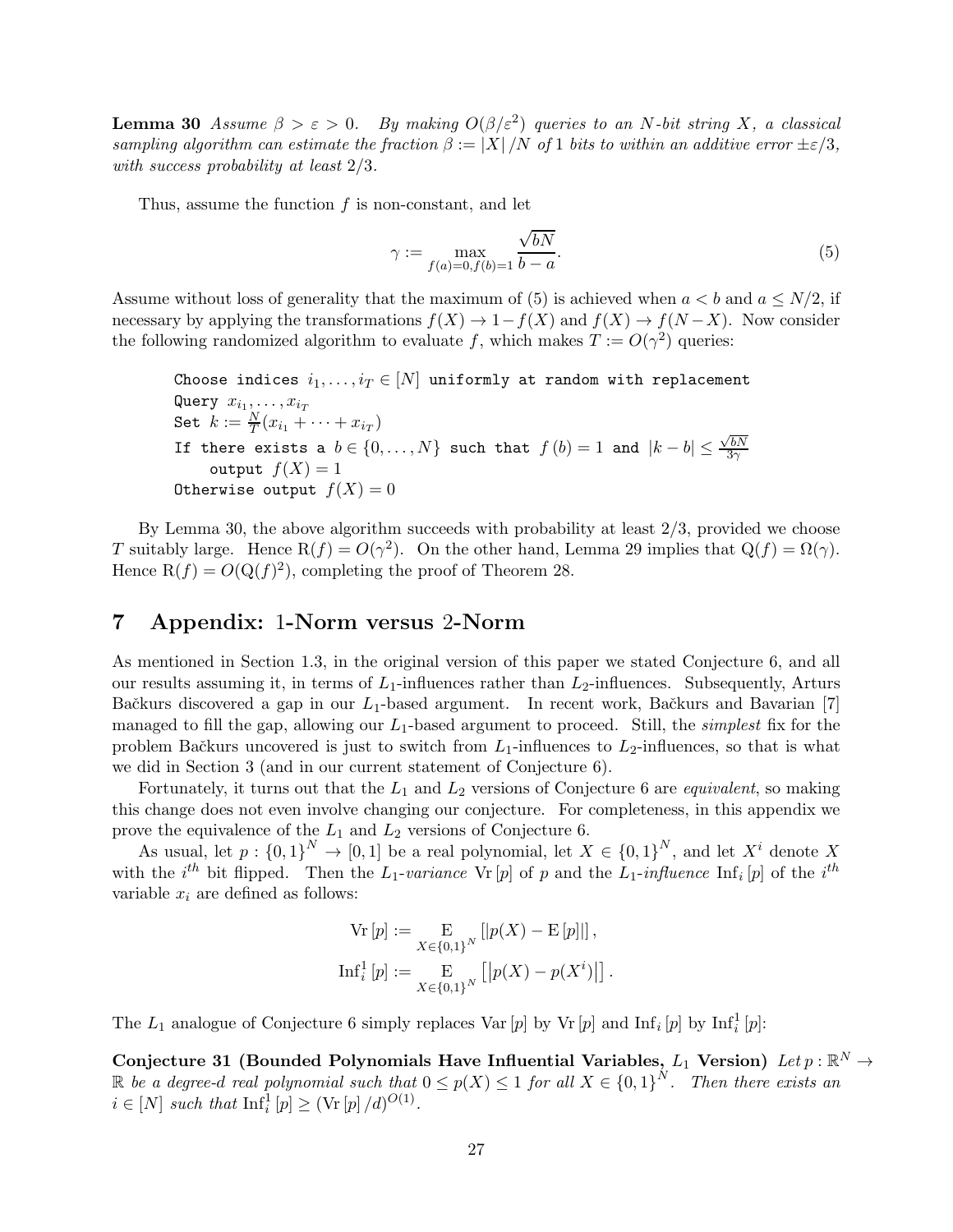We now prove the equivalence:

Proposition 32 Conjectures 6 and 31 are equivalent.

Proof. First assume Conjecture 6. By the Cauchy-Schwarz inequality,

Inf<sub>i</sub> 
$$
[p] = \underset{X \in \{0,1\}^N}{E} [(p(X) - p(X^i))^2] \ge \left( \underset{X \in \{0,1\}^N}{E} [|p(X) - p(X^i)|] \right)^2 = \text{Inf}_i^1 [p]^2.
$$

Also, since  $p(X) \in [0,1]$ ,

$$
Vr[p] = \underset{X \in \{0,1\}^N}{E} [|p(X) - E[p]|] \geq \underset{X \in \{0,1\}^N}{E} [(p(X) - E[p])^2] = Var[p].
$$

Hence there exists an  $i \in [N]$  such that

$$
\mathrm{Inf}_i\left[p\right] \ge \mathrm{Inf}_i^1\left[p\right]^2 \ge \left(\frac{\mathrm{Vr}\left[p\right]}{d}\right)^{O(1)} \ge \left(\frac{\mathrm{Var}\left[p\right]}{d}\right)^{O(1)}
$$

and Conjecture 31 holds.

Likewise, assume Conjecture 31. Then we have  $\text{Inf}_i^1[p] \ge \text{Inf}_i[p]$  since  $p(X) \in [0,1]$ , and Var  $[p] \geq Vr [p]^2$  by the Cauchy-Schwarz inequality. Hence there exists an  $i \in [N]$  such that

$$
\mathrm{Inf}_{i}^{1}[p] \geq \mathrm{Inf}_{i}[p] \geq \left(\frac{\mathrm{Var}\left[p\right]}{d}\right)^{O(1)} \geq \left(\frac{\mathrm{Vr}\left[p\right]}{d}\right)^{O(1)}
$$

and Conjecture 6 holds.

## 8 Appendix: Equivalent Form of Conjecture 4

Recall Conjecture 4, which said (informally) that any quantum algorithm that makes T queries to  $X \in \{0,1\}^N$  can be simulated to within  $\pm \varepsilon$  additive error on a  $1-\delta$  fraction of X's by a classical algorithm that makes  $poly(T, 1/\varepsilon, 1/\delta)$  queries. In Section 1.1, we claimed that Conjecture 4 was equivalent to an alternative conjecture, which we now state more formally:

**Conjecture 33** Let  $S \subseteq \{0,1\}^N$  with  $|S| \ge c2^N$ , and let  $f : S \to \{0,1\}$ . Then there exists a deterministic classical algorithm that makes  $poly(Q(f), 1/\alpha, 1/c)$  queries, and that computes  $f(X)$ on at least a  $1 - \alpha$  fraction of  $X \in S$ .

In this appendix, we justify the equivalence claim. We first need a simple combinatorial lemma.

**Lemma 34** Suppose we are trying to learn an unknown real  $p \in [0,1]$ . There are k "hint bits"  $h_1, \ldots, h_k$ , where each  $h_i$  is 0 if  $(i-1)/k \leq p$  or 1 if  $i/k \geq p$  (and can otherwise be arbitrary). However, at most  $b < k/2$  of the  $h_i$ 's are then corrupted by an adversary, producing the new string  $h'_1,\ldots,h'_k$ . Using  $h'_1,\ldots,h'_k$ , one can still determine p to within additive error  $\pm (b+1)\varepsilon$ .

**Proof.** Given the string  $h' = (h'_1, \ldots, h'_k)$ , we apply the following correction procedure: we repeatedly search for pairs  $i < j$  such that  $h'_i = 1$  and  $h'_j = 0$ , and "delete" those pairs (that is, we set  $h'_i = h'_j = *$ , where \* means "unknown"). We continue for t steps, until no more such pairs exist.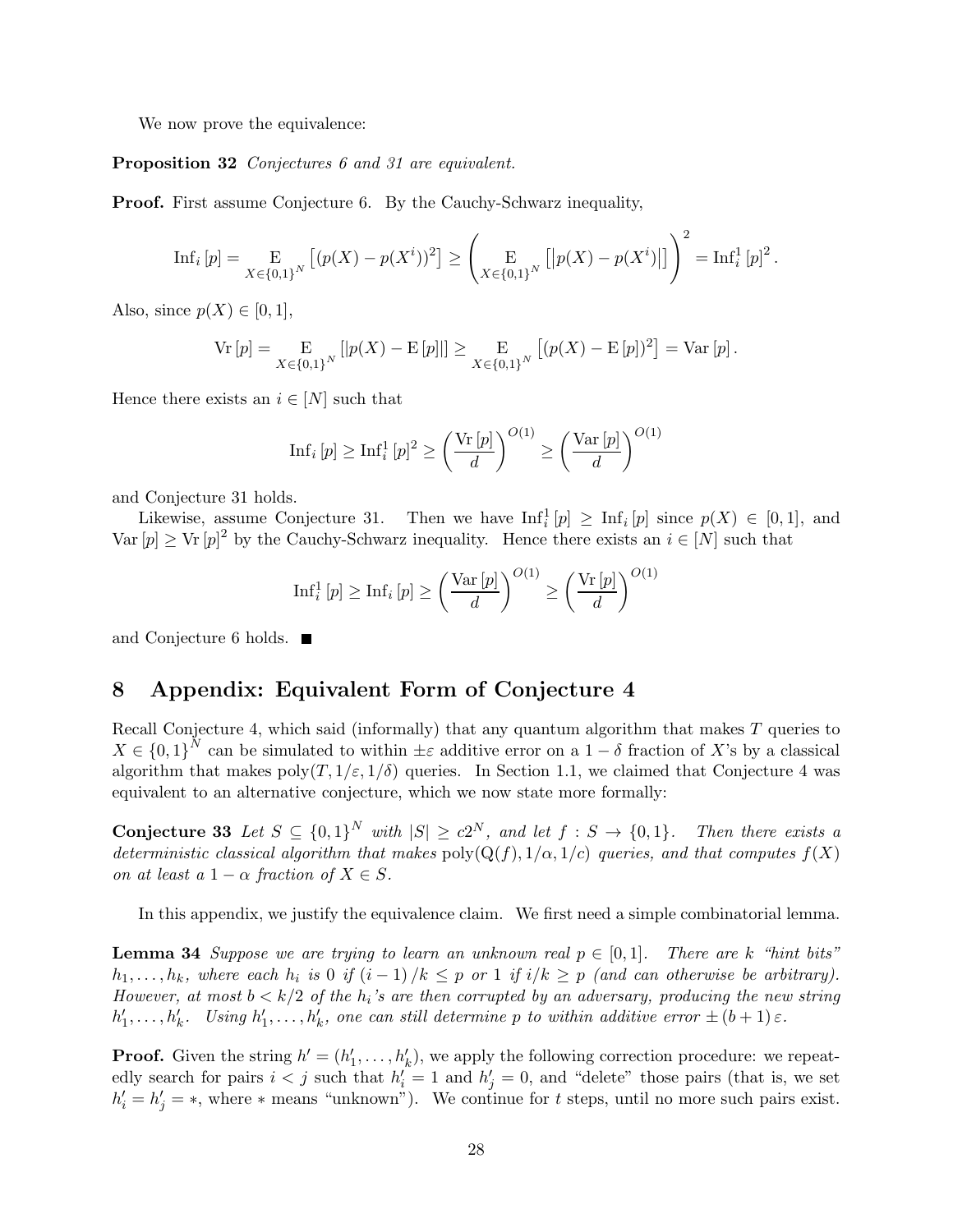Next, we delete the rightmost  $b - t$  zeroes in h' (replacing them with \*'s), and likewise delete the leftmost  $b - t$  ones. Finally, as our estimate for p, we output

$$
q := \frac{i^* + j^* - 1}{2k},
$$

where  $i^*$  is the index of the rightmost 0 remaining in h' (or  $i^* = 0$  if no 0's remain), and  $j^*$  is the index of the leftmost 1 remaining (or  $j^* = k + 1$  if no 1's remain).

To show correctness: every time we find an  $i < j$  pair such that  $h'_i = 1$  and  $h'_j = 0$ , at least one of  $h'_i$  and  $h'_j$  must have been corrupted by the adversary. It follows that  $t \leq b$ , where t is the number of deleted pairs. Furthermore, after the first stage finishes, every 1 is to the right of every 0, at most  $b - t$  of the remaining bits are corrupted, and the bits that are corrupted must be among the rightmost zeroes of the leftmost ones (or both). Hence, after the second stage finishes, every  $h'_i = 0$  reliably indicates that  $p \ge (i - 1) / k$ , and every  $h'_j = 1$  reliably indicates that  $p \le j / k$ . Moreover, since only 2b bits are deleted in total, we must have  $j^* - i^* \leq 2b + 1$ , where  $i^*$  and  $j^*$ are as defined above. It follows that  $|p-q| \leq (b+1)\varepsilon$ .

#### Theorem 35 Conjectures 4 and 33 are equivalent.

**Proof.** We start with the easy direction, that Conjecture 4 implies Conjecture 33. Given  $f : S \rightarrow$  $\{0,1\}$  with  $|S| \ge c2^N$ , let Q be a quantum algorithm that evaluates f with error probability at most 1/3 using T queries. Let  $p(X)$  be Q's acceptance probability on a given input  $X \in \{0,1\}^N$ (not necessarily in  $S$ ). Then by Conjecture 4, there exists a deterministic classical algorithm that approximates  $p(X)$  to within additive error  $\pm \varepsilon$  on a  $1-\delta$  fraction of  $X \in \{0,1\}^N$  using poly $(T, 1/\varepsilon, 1/\delta)$  queries. If we set (say)  $\varepsilon := 1/7$  and  $\delta := \alpha c$ , then such an approximation lets us decide whether  $f(X) = 0$  or  $f(X) = 1$  for a  $1 - \alpha$  fraction of  $X \in S$ , using poly $(T, 1/\alpha, 1/c)$ queries.

We now show the other direction, that Conjecture 33 implies Conjecture 4. Let  $Q$  be a  $T$ -query quantum algorithm, let  $p(X)$  be Q's acceptance probability on input X, and suppose we want to approximate  $p(X)$  to within error  $\pm \varepsilon$  on at least a  $1-\delta$  fraction of  $X \in \{0,1\}^N$ . Let  $\epsilon := \varepsilon/3$ . Assume for simplicity that  $\epsilon$  has the form  $1/k$  for some positive integer k; this will have no effect on the asymptotics. For each  $j \in [k]$ , let

$$
S_j := \left\{ X : p(X) \le \frac{j-1}{k} \text{ or } p(X) \ge \frac{j}{k} \right\},\
$$

and define the function  $f_j : S_j \to \{0,1\}$  by

$$
f_j(X) := \begin{cases} 0 & \text{if } p(X) \le (j-1)/k \\ 1 & \text{if } p(X) \ge j/k. \end{cases}
$$

By Proposition 13, we have  $Q(f_j) = O(kT)$  for all  $j \in [k]$ . Also, note that

$$
\mathop{\mathbf{E}}_j\left[|S_j|\right] \ge \left(1 - \frac{1}{k}\right)2^n.
$$

By Markov's inequality, this implies that there can be at most one  $j \in [k]$  (call it  $j^*$ ) such that  $|S_j| < 2^{n-2}$ . Likewise, note that for every  $X \in \{0,1\}^N$ , there is at most one  $j \in [k]$  such that  $X \notin S_i$ .

Together with Conjecture 33, the above facts imply that, for all  $j \neq j^*$  and  $\alpha > 0$ , there exists a deterministic classical algorithm  $A_{j,\alpha}$ , making poly $(T, 1/\alpha)$  queries, that computes  $f_j(X)$  on at